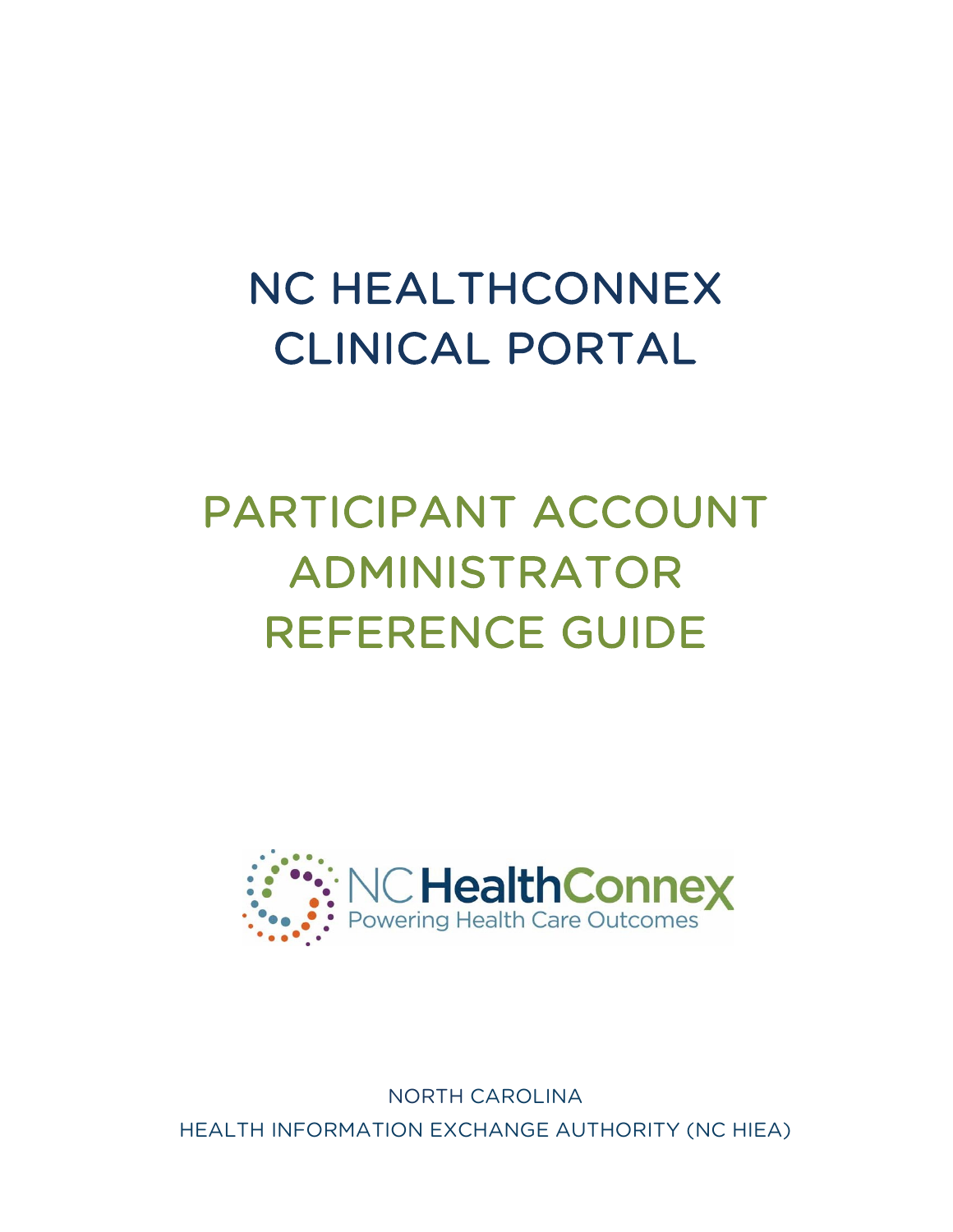

# Contents

| PERFORMING THE QUARTERLY USER AUDIT WITHIN THE CLINICAL PORTAL | -16 |
|----------------------------------------------------------------|-----|
|                                                                |     |
|                                                                |     |
|                                                                |     |
|                                                                |     |
|                                                                |     |
|                                                                |     |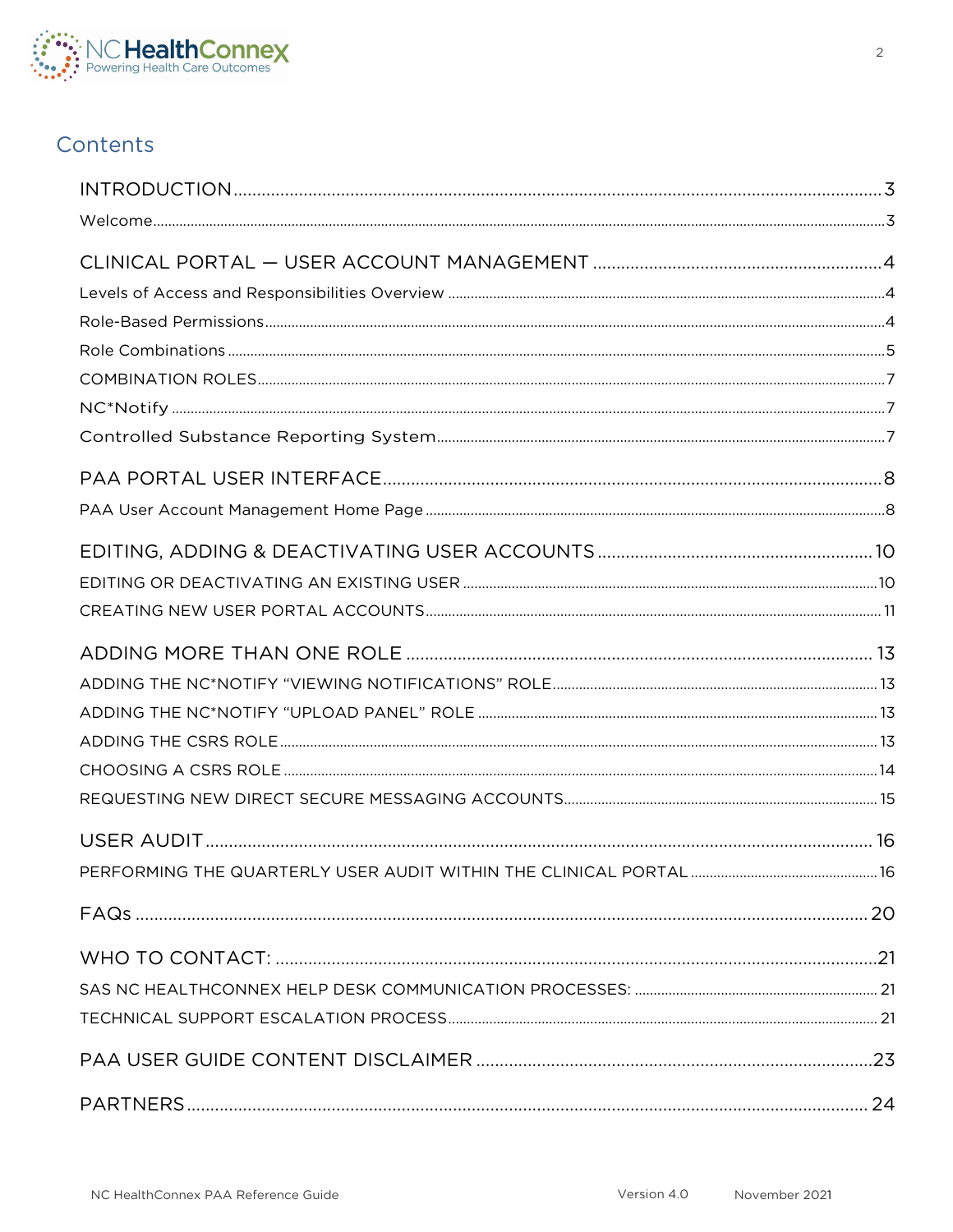

# <span id="page-2-0"></span>INTRODUCTION

This Participant Account Administrator (PAA) Reference Guide was developed jointly by the North Carolina Health Information Exchange Authority (NC HIEA) and SAS Institute to assist PAA in supporting their providers and staff in using of the NC HealthConnex Clinical Portal. PAAs are critically important liaisons between NC HIEA and their health care organizations. Additionally, PAA are the points of contact that have authority to utilize the SAS Health Information Exchange (HIE) Technical Support Team and Help Desk.

### <span id="page-2-1"></span>Welcome

PAAs' roles and responsibilities are as follows:

- Serve as the main contact to receive questions and communications from NC HIEA, including encouraging access and use of NC HealthConnex for health care operations and patient treatment
- Manage creation and deactivation of user accounts for the clinical portal and Direct Secure Messaging (DSM)
- Act as the point person for providers and staff who have questions about NC HealthConnex, including forwarding training opportunities via quarterly Teletown Halls and scheduling training for their organization upon request
- Update NC HealthConnex with address and staff changes
- Ensure the participating entity list (the health care organization's participating facilities) is up to date and accurate
- Complete and return quarterly user account audit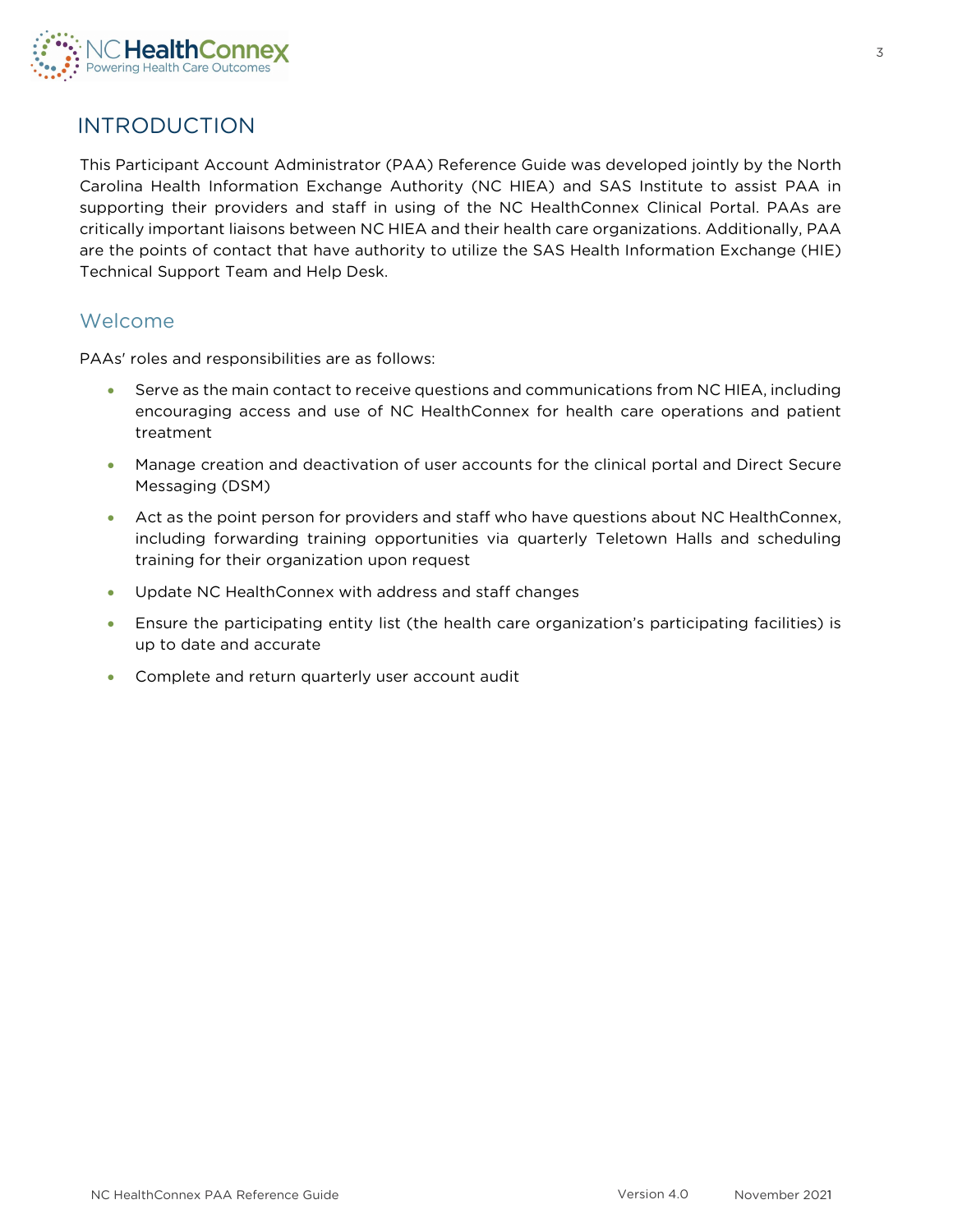

# <span id="page-3-0"></span>CLINICAL PORTAL — USER ACCOUNT MANAGEMENT

# <span id="page-3-1"></span>Levels of Access and Responsibilities Overview

Access to the NC HealthConnex Clinical Portal is granted to clinicians and other users that provide patient care in a variety of settings, including offices, clinics, emergency departments, hospitals and others.

Different types of providers and health care staff will be assigned levels of access to the information within the NC HealthConnex Clinical Portal based on appropriateness to their role(s) and responsibilities in the patient care process per HIPAA. These are called "role-based permissions."

### <span id="page-3-2"></span>Role-Based Permissions

The NC HealthConnex Clinical Portal is configured with various views and functionality that end users can access. Not all views need to be accessed by all users, and access is based on sensitivity of information and relevance to the user. User group "levels" are used to control this access and are broadly defined as follow.

| <i>Level</i>                  | Description                                                                                                                                                                                                                             | <b>Common Examples</b>                                                                                                                                                                                                                                                                                            |
|-------------------------------|-----------------------------------------------------------------------------------------------------------------------------------------------------------------------------------------------------------------------------------------|-------------------------------------------------------------------------------------------------------------------------------------------------------------------------------------------------------------------------------------------------------------------------------------------------------------------|
| %HS_Clinician                 | This level of access is assigned to a<br>credentialed health care provider or<br>someone who works under a<br>credentialed health care provider to<br>provide patient care functions.                                                   | Physician<br>$\bullet$<br><b>Physician Assistant</b><br>$\bullet$<br><b>Nurse Practitioner</b><br>$\bullet$<br><b>Nurse</b><br>$\bullet$<br>Resident or Intern<br>$\bullet$<br>Therapist<br>$\bullet$<br>Pharmacist<br>$\bullet$<br><b>Medical Records</b><br>$\bullet$<br><b>Medical Assistants</b><br>$\bullet$ |
| %HS_Clerical                  | This level of access is assigned to a<br>user who may access the Clinical<br>Portal to search for patients and<br>verify demographics. This level of<br>user may not access clinical data.                                              | <b>Practice Manager</b><br>$\bullet$<br>Administrator<br>$\bullet$<br><b>Billing Clerk</b><br>٠<br><b>Registration Staff</b><br>٠                                                                                                                                                                                 |
| %HS PAA User<br>Administrator | This level of access is assigned to a<br>user who maintains NC<br>HealthConnex Clinical Portal end<br>user accounts for their organization,<br>including password management.<br>This level of user may not access<br>any patient data. | <b>Participant Account</b><br>$\bullet$<br>Administrator (PAA)<br><b>Healthcare Organization</b><br>$\bullet$<br>(HCO) Staff                                                                                                                                                                                      |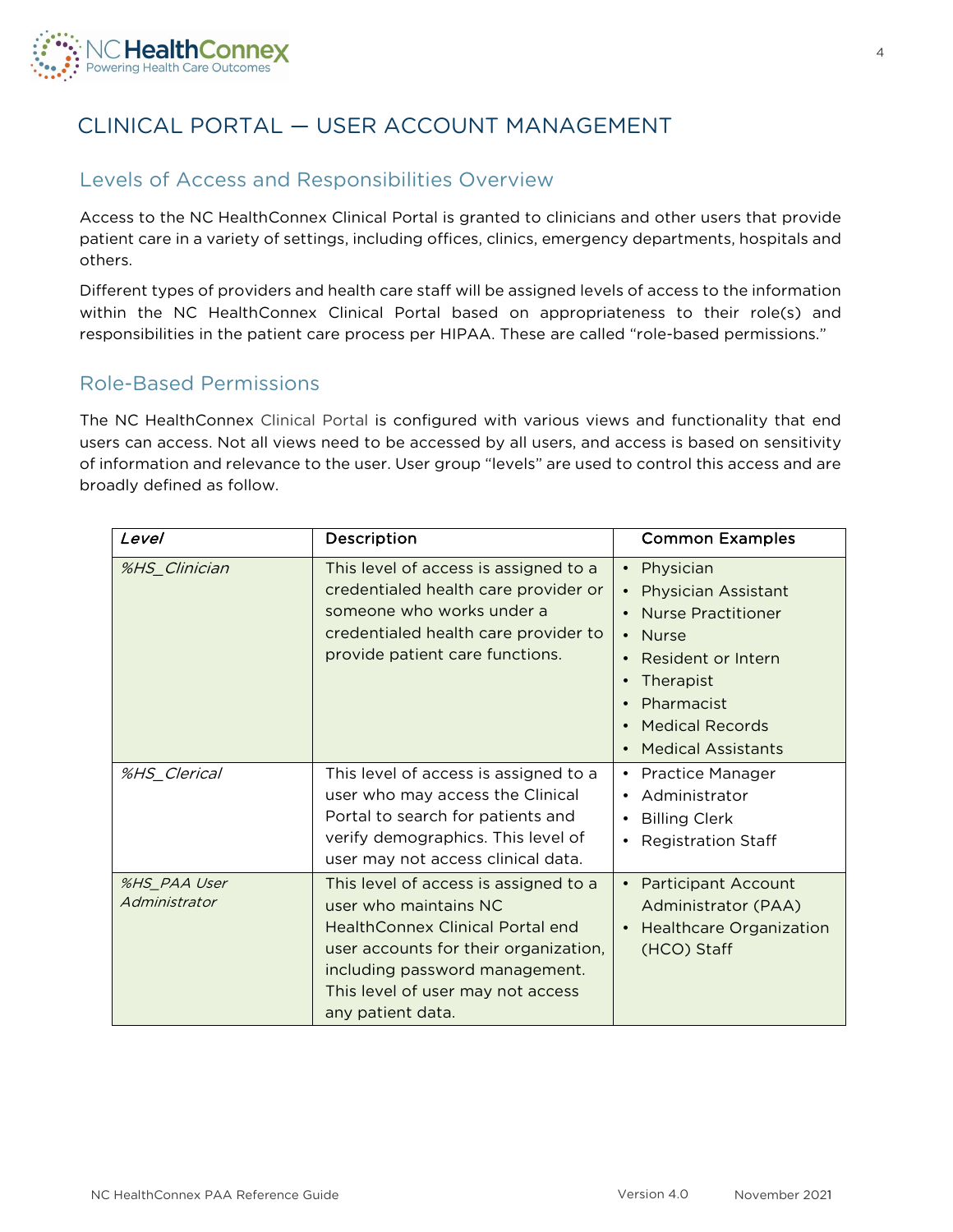

| %HS NCNotify      | This level of access is assigned to a<br>user who <i>only</i> needs access to <b>view</b><br>patient notification/alerts within the<br>NC*Notify Dashboard in the clinical<br>portal. This level does not give<br>permission for the user to access<br>any other clinical data in the clinical<br>portal.                                                       | • Care Team Member<br>• Practice Manager<br>$\cdot$ PAA<br>• Nurse<br>Physician      |
|-------------------|-----------------------------------------------------------------------------------------------------------------------------------------------------------------------------------------------------------------------------------------------------------------------------------------------------------------------------------------------------------------|--------------------------------------------------------------------------------------|
| %HS NCNotify SSPL | This level of access is assigned to a<br>user who maintains the NC*Notify<br>patient panel for their organization.<br>The user will be able to upload a<br>patient panel within the clinical<br>portal. This level does not give<br>permission for the user to access<br>any other clinical data in the clinical<br>portal, including viewing<br>notifications. | • Care Team Member<br>• Practice Manager<br>$\cdot$ PAA<br><b>Nurse</b><br>Physician |

- PAAs access can only be given to those who are listed as a PAA on the NC HealthConnex Participation Agreement.
- The number of PAAs per facility shall be no more than two unless there is a business reason for adding a third.

### <span id="page-4-0"></span>Role Combinations

A user may have one of the roles specified in the above table or a user may be assigned a combination role below.

| %HS_Clinician & %HS_PAA User Administrator                     |
|----------------------------------------------------------------|
| %HS_Clinician & %HS_NCNotify                                   |
| %HS_Clinician & %HS_NCNotify_SSPL                              |
| %HS_Clinician & %HS_PAA User Administrator & %HS_NCNotify      |
| %HS_Clinician & %HS_PAA User Administrator & %HS_NCNotify &    |
| %HS NCNotify SSPL                                              |
| %HS_Clinician & %HS_NCNotify & %HS_NCNotify_SSPL               |
| %HS_PAA User Administrator & %HS_NCNotify                      |
| %HS_PAA User Administrator & %HS_NCNotify_SSPL                 |
| %HS_PAA User Administrator & %HS_NCNotify & %HS_NCNotify_SSPL  |
| %HS_Clerical & %HS_NCNotify                                    |
| %HS_Clerical & %HS_NCNotify_SSPL                               |
| %HS_Clerical & %HS_NCNotify & %HS_NCNotify_SSPL                |
| %HS_Clerical & %HS_ PAA User Administrator                     |
| %HS_Clerical & %HS_PAA User Administrator & %HS_NCNotify       |
| %HS_Clerical & %HS_ PAA User Administrator & %HS_NCNotify_SSPL |
| %HS_Clerical & %HS_PAA User Administrator & %HS_NCNotify &     |
| %HS_NCNotify_SSPL                                              |
| %HS_NCNotify & %HS_NCNotify_SSPL                               |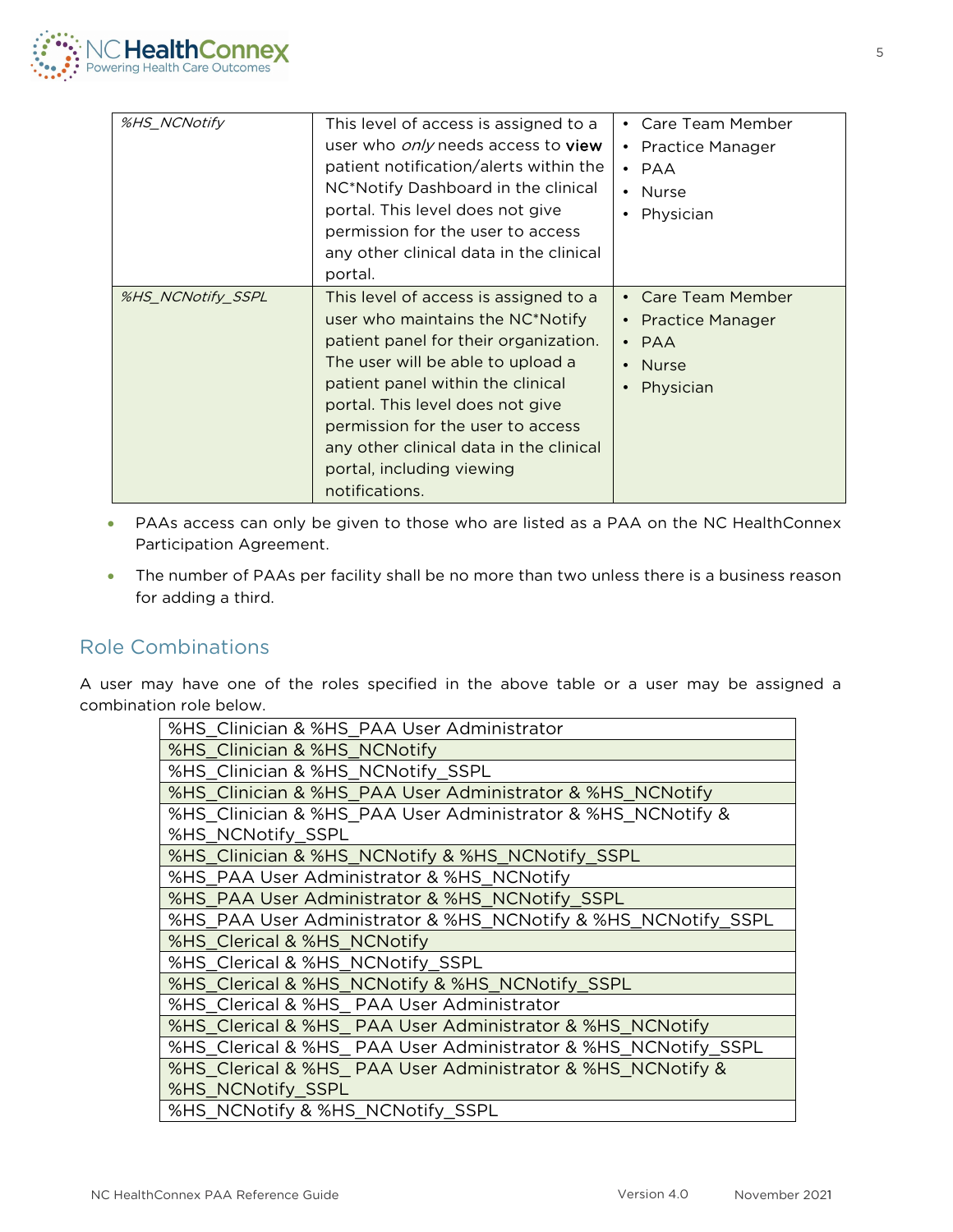

A full list of the types of Clinical Portal functionality and information accessible to each user level is provided below.

| <b>Clinical Portal Functionality</b>                                           | Clinician    | <b>Clerical</b> | <b>PAA User</b><br>Admin | <b>Clinician &amp; PAA</b><br>Admin |
|--------------------------------------------------------------------------------|--------------|-----------------|--------------------------|-------------------------------------|
| <b>View Clinical Portal Home Page</b>                                          | $\times$     | $\times$        |                          | $\boldsymbol{\mathsf{X}}$           |
| <b>View User Administration Home Page</b>                                      |              |                 | $\times$                 | $\boldsymbol{\mathsf{X}}$           |
| <b>Search for Patients</b>                                                     | $\times$     | $\times$        |                          | $\mathsf{X}$                        |
| <b>Break the Privacy Seal</b><br>(Patient Level Access)                        | $\times$     |                 |                          | $\mathsf{x}$                        |
| <b>View Demographics</b>                                                       | $\times$     | $\times$        |                          | $\mathsf{X}$                        |
| <b>View Encounter History</b>                                                  | $\times$     |                 |                          | $\boldsymbol{\mathsf{X}}$           |
| <b>View Allergies</b>                                                          | $\times$     |                 |                          | $\mathsf{X}$                        |
| <b>View Medication History</b>                                                 | $\times$     |                 |                          | $\mathsf{x}$                        |
| <b>View Problems</b>                                                           | $\times$     |                 |                          | $\boldsymbol{\mathsf{X}}$           |
| <b>View Procedures</b>                                                         | $\times$     |                 |                          | $\boldsymbol{\mathsf{X}}$           |
| <b>View Lab &amp; Pathology Results</b>                                        | $\times$     |                 |                          | $\overline{\mathsf{x}}$             |
| <b>View Radiology Reports</b>                                                  | $\times$     |                 |                          | $\mathsf{X}$                        |
| <b>View Clinical Documents</b>                                                 | $\times$     |                 |                          | $\boldsymbol{\mathsf{X}}$           |
| <b>View Continuity of Care Documents</b>                                       | $\times$     |                 |                          | $\mathsf{X}$                        |
| <b>Access NC*Notify Dashboard</b><br>*Additional enrollment steps<br>required. | $\times$     | $\times$        | $\times$                 | $\mathsf{x}$                        |
| <b>Search CSRS</b><br>*Additional enrollment steps<br>required.                | $\mathsf{X}$ |                 | $\times$                 | $\boldsymbol{\mathsf{X}}$           |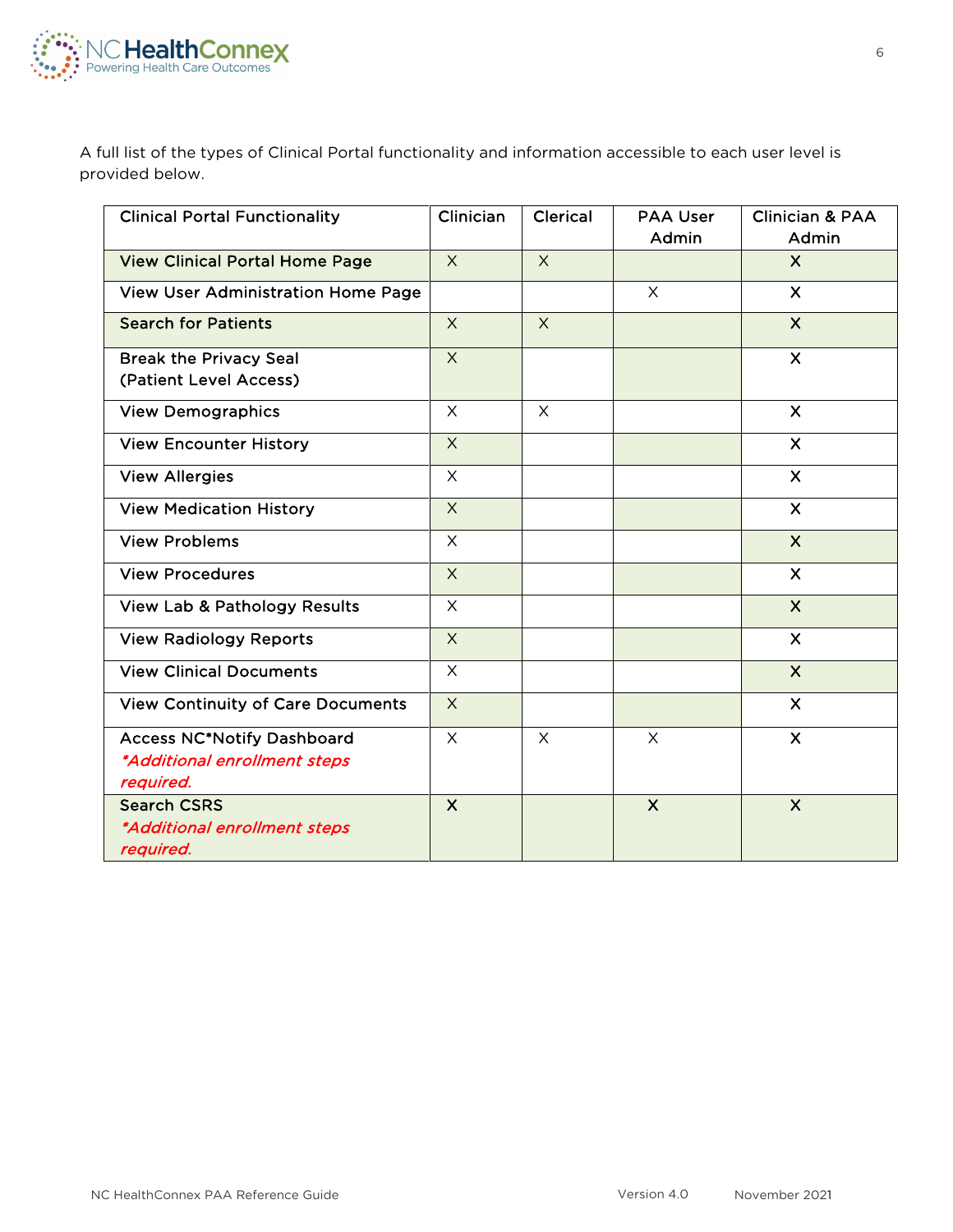

# <span id="page-6-0"></span>COMBINATION ROLES

Additional roles can be added to any user.

Please note: Additional steps are required for users who would like the roles below:

- **NC\*Notify** (Viewing Notifications)
	- %HS\_NCNotify
	- See section "ADDING THE NC\*NOTIFY "VIEWING NOTIFICATIONS" ROLE.
- **NC\*Notify** (Upload Panel)
	- %HS\_NCNotify\_SSPL
	- See section "ADDING THE NC\*NOTIFY "UPLOAD PANEL" ROLE.
- Controlled Substance Reporting System (CSRS)
	- See section "Adding the CSRS Role."
	- This user must also be assigned %HS\_Clinician.

# <span id="page-6-1"></span>NC\*Notify

Adding the NC\*Notify role allows the user to access patient alerts/notifications via the NC HealthConnex Portal.

Adding the NCNotify\_SSPL role allows the user to maintain the patient panel for their organization through the NC HealthConnex Clinical Portal.

# <span id="page-6-2"></span>Controlled Substance Reporting System

Health care providers in North Carolina who prescribe controlled substances must access a patient report from the CSRS to verify a patient's prescription-fill history of controlled substances prior to writing prescriptions for targeted controlled substances.

The CSRS role allows the user already accessing the patient's longitudinal record within the NC HealthConnex clinical portal, to view the CSRS report along with the risk scores without leaving the NC HealthConnex portal. This role will help providers meet the Strengthen Opioid Misuse Prevention (STOP) Act requirement.

\* Your organization must complete the [access request](https://hiea.nc.gov/services/controlled-substance-reporting-system) process with DHHS prior to requesting access on the NC HealthConnex user management spreadsheet.

For more information and instructions on how to register, please visit the following URL: [https://hiea.nc.gov/services/controlled-substance-reporting-system.](https://hiea.nc.gov/services/controlled-substance-reporting-system)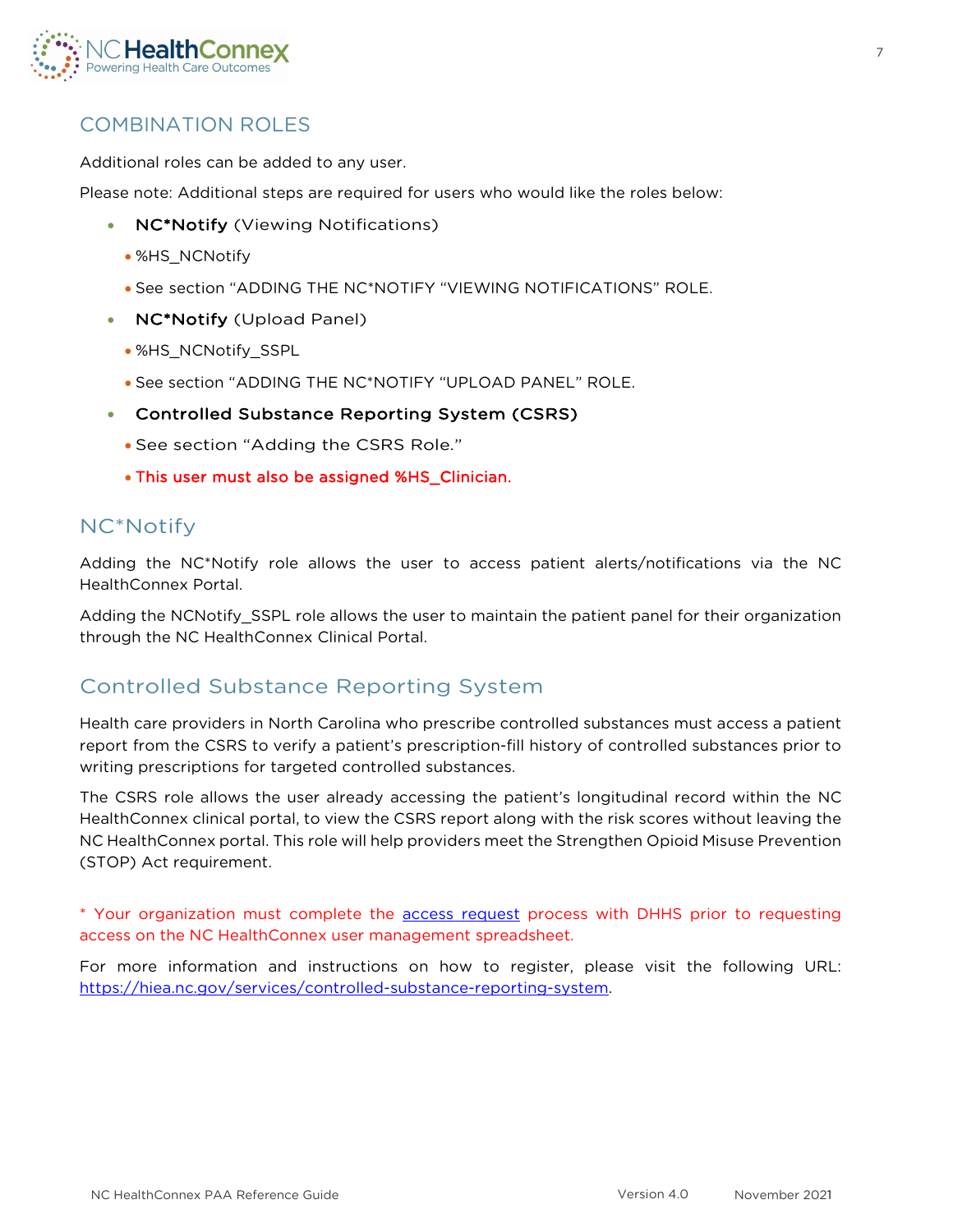

# <span id="page-7-0"></span>PAA PORTAL USER INTERFACE

The NC HealthConnex Clinical Portal user interface refers to the menus, icons, buttons, and other user information on the various screens that help a user interact with the application.

## <span id="page-7-1"></span>PAA User Account Management Home Page

Participant Account Administrators have a home page designed to assist them in the management of their user accounts. A PAA who has been assigned the role of HS\_%PAAUserAdministrator, will automatically land on the PAA User Account Management home page.

- My Account: This link takes you to your user profile, where you can update your password and other account details.
- Logout: This link logs you out of the Clinical Portal.
- Help: This link opens a new window or tab on the user's web browser to the Training & Tools section of the NC HIEA website. Here a user may access Clinical Portal video tutorials, help with Clinical Portal credentials, and other tools and information related to the Clinical Portal.

### The PAA User Account Management home page is shown below.

| Patient Search My Account Logout Help                                              |                                    |                                                                                                                                                                                                                                                                        |                            |                          |                                                                |                   |                           |           |            |                                           |               |                            |              |
|------------------------------------------------------------------------------------|------------------------------------|------------------------------------------------------------------------------------------------------------------------------------------------------------------------------------------------------------------------------------------------------------------------|----------------------------|--------------------------|----------------------------------------------------------------|-------------------|---------------------------|-----------|------------|-------------------------------------------|---------------|----------------------------|--------------|
| <b>Last Name</b><br><b>First Name</b>                                              | <b>PAA User Account Management</b> |                                                                                                                                                                                                                                                                        |                            |                          |                                                                |                   |                           |           |            |                                           |               |                            |              |
| User ID                                                                            | Key:                               | BTS: Break the seal (gained access to patient record without preexisting relationship)<br>PS: Patient search<br>EXCEEDS AVG BY 50% : User activity exceeds facility average by more than 50%<br>FLAGGED : User exceeds BTS and/or PS facility average by more than 50% |                            |                          |                                                                |                   |                           |           |            |                                           |               |                            |              |
| <b>Search Users</b>                                                                |                                    | Results: 7 Page: [c] or   1   or   of 1<br>Page size: 25<br><b>NAME</b>                                                                                                                                                                                                | <b>USER ID</b>             | <b>EMAIL ADDRESS</b>     | <b>ASSIGNED ROLES</b>                                          | <b>LAST LOGIN</b> | <b>ACTIVE</b>             |           |            | <b>FLAGGED BTS LAST QTR BTS 2 QTR AGO</b> | BTS 3 OTR AGO | BTS 4 QTR AGO BTS AVG LAST |              |
| <b>Reset Search</b><br><b>Request Type</b>                                         |                                    | Brown, Bob                                                                                                                                                                                                                                                             | UNCRHC.Bob.Brown           | Jenell.Stewart@nc.gov    | %HS PAAUserAdministrat<br><b>HSGroup MMH</b>                   | 06/24/2020        | X                         | <b>No</b> | <b>N/A</b> | <b>N/A</b>                                | <b>N/A</b>    | <b>N/A</b>                 | $\Omega$     |
| 回<br><b>Request Comments</b>                                                       |                                    | Lump, Mary                                                                                                                                                                                                                                                             | UNCRHC.Marv.Lump           | arnold.cota@sas.com      | %HS Clerical<br><b>HSGroup MMH</b>                             | 06/24/2020        | $\mathbf{x}$              | <b>No</b> | <b>N/A</b> | <b>N/A</b>                                | <b>N/A</b>    | <b>N/A</b>                 | $\mathbf{0}$ |
|                                                                                    |                                    | Mustang, Betty                                                                                                                                                                                                                                                         | UNCRHC.Bettv.Mustang       | arnold.cota@sas.com      | %HS Clinician<br>%HS PAAUserAdministrate<br><b>HSGroup_MMH</b> | 06/25/2020        | X                         | <b>No</b> | <b>N/A</b> | <b>N/A</b>                                | <b>N/A</b>    | N/A                        | $\Omega$     |
|                                                                                    |                                    | Risk, Alfredo                                                                                                                                                                                                                                                          | UNCRHC.Alfredo.Risk        | arnold.cota@sas.com      | %HS Clinician<br><b>HSGroup MMH</b>                            | 06/25/2020        | $\mathbf{x}$              | <b>No</b> | <b>N/A</b> | <b>N/A</b>                                | <b>N/A</b>    | <b>N/A</b>                 | $\mathbf{0}$ |
|                                                                                    | ▣                                  | Smith.Patty                                                                                                                                                                                                                                                            | UNCRHC.Pattv.Smith         | arnold.cota@sas.com      | %HS Clinician<br><b>HSGroup_MMH</b>                            | 06/25/2020        | $\boldsymbol{\mathsf{x}}$ | No        | <b>N/A</b> | N/A                                       | <b>N/A</b>    | <b>N/A</b>                 | $\Omega$     |
| Note: For all new user requests, upload a<br>completed user management spreadsheet |                                    | <b>Wonder, Alice</b>                                                                                                                                                                                                                                                   | <b>UNCRHC Alice Wonder</b> | TorQuailla.aultman@nc.go | %HS PAAUserAdministrat<br><b>HSGroup_MMH</b>                   | 06/24/2020        | $\mathbf x$               | <b>No</b> | <b>N/A</b> | <b>N/A</b>                                | <b>N/A</b>    | N/A                        | $\mathbf{0}$ |
| with your submission. (Sample File)<br>No file selected.<br>Browse.                | ▣                                  | Woods.James                                                                                                                                                                                                                                                            | UNCRHC.James.Woods         | arnold.cota@sas.com      | %HS Clinician<br><b>HSGroup_MMH</b>                            | 06/25/2020        | $\mathbf{x}$              | <b>No</b> | <b>N/A</b> | <b>N/A</b>                                | <b>N/A</b>    | <b>N/A</b>                 | $\mathbf{0}$ |
| Submit Request to Help Desk                                                        |                                    | Users Found for Facility Morehead Memorial Hospital (click on a name to select):                                                                                                                                                                                       |                            |                          |                                                                |                   |                           |           |            |                                           |               |                            |              |
|                                                                                    |                                    | <b>Please note:</b>                                                                                                                                                                                                                                                    |                            |                          |                                                                |                   |                           |           |            |                                           |               |                            |              |

Pretase indec<br>As facility PM you are required to review and attest to activity no less than once a quarter for the previous quarter.<br>Activity for the current quarter will not be shown until the quarter is complete.<br>Please

Days left in this quarter: 5

Date of last attestation Quarter attesting to: Q1-2020

ttest to Audit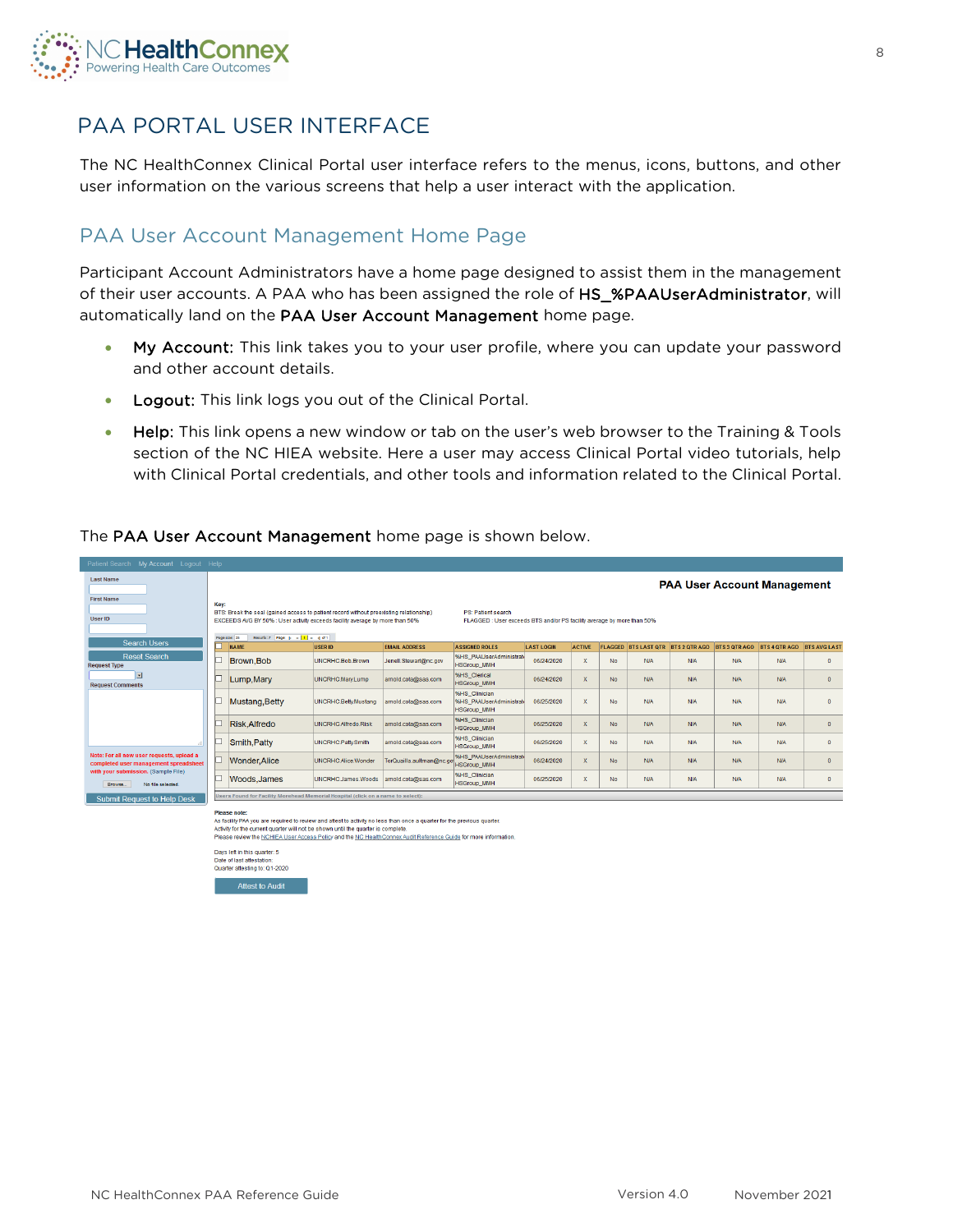

If a PAA is also a Health Professional and is assigned the role of %HS\_PAAUserAdministrator&%HS\_Clinician, s/he will automatically land on the home page designed for Clinician access, as shown below.

• To reach the PAA screen from the Clinician home page, click on the PAA Tools option in the top left section of the menu bar.

|                               | PAA Tools Patient Search Messages (0) Clinician Tools NC*Notify CSRS Report My Account Logout Help |               |                       | QΨ.<br>wering Health Care Outcomes | <b>CHealthConnex</b> |
|-------------------------------|----------------------------------------------------------------------------------------------------|---------------|-----------------------|------------------------------------|----------------------|
| 合                             |                                                                                                    |               |                       |                                    | p jbrehmer-clinician |
| <b>Patient Search</b>         |                                                                                                    |               |                       |                                    |                      |
| $\vee$ Search by MRN          |                                                                                                    |               |                       |                                    |                      |
| MRN                           |                                                                                                    | Assigned By   |                       |                                    | $\Box_{\!\!\!\! i}$  |
| $\vee$ Search by Demographics |                                                                                                    |               |                       |                                    |                      |
| Last Name                     |                                                                                                    | Date of Birth | $\overline{\boxplus}$ |                                    |                      |
| First Name                    |                                                                                                    | SSN           |                       |                                    |                      |
| Middle Name                   |                                                                                                    |               |                       |                                    |                      |
|                               |                                                                                                    |               |                       |                                    |                      |
|                               |                                                                                                    |               |                       |                                    |                      |
|                               |                                                                                                    |               |                       |                                    |                      |
|                               |                                                                                                    |               |                       |                                    |                      |
|                               |                                                                                                    |               |                       |                                    |                      |
|                               |                                                                                                    |               |                       |                                    |                      |
|                               |                                                                                                    |               |                       | Clear                              | Search               |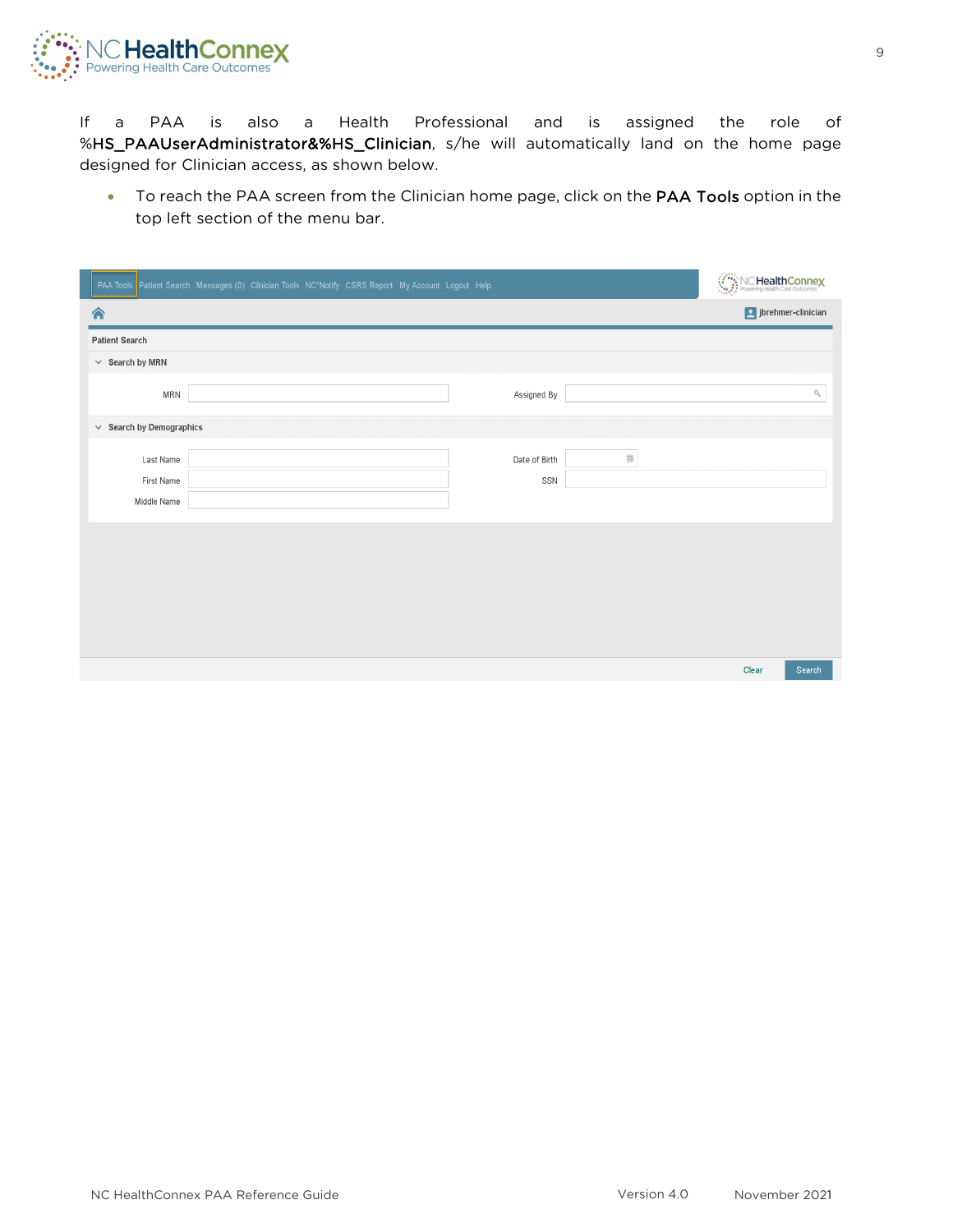

# <span id="page-9-0"></span>EDITING, ADDING & DEACTIVATING USER ACCOUNTS

# <span id="page-9-1"></span>EDITING OR DEACTIVATING AN EXISTING USER

To edit or deactivate an existing user, put a check beside the user you would like to update. You may search a user by entering the Last Name and First Name into the appropriate fields and clicking Search Users.

### **PAA User Account Management**

|    | Page: k a 1   » >   of 1<br>Page size: 25<br>Results: 9 |                      |                                                   |                         |                   |               |
|----|---------------------------------------------------------|----------------------|---------------------------------------------------|-------------------------|-------------------|---------------|
|    | <b>NAME</b>                                             | <b>USER ID</b>       | <b>EMAIL ADDRESS</b>                              | <b>ASSIGNED ROLES</b>   | <b>LAST LOGIN</b> | <b>ACTIVE</b> |
| ∣√ | Demo Admin                                              | DemoAdmin            | admin.demo@hiea.com                               | %HS PAAUserAdministratd | 03/21/2019        | Х             |
|    | Demo, Admin Clin                                        | <b>DemoAdminClin</b> | adminclin.demo@hiea.com %HS Clinician,%HS PAAU    |                         | 03/21/2019        | X             |
|    | Demo Clerical                                           | DemoClerical         | mmacgregor@j2interactive. %HS_Clerical,HSGroup_UN |                         | 03/18/2019        | X             |

Select your request type and enter your request into the Request Comments field. Click Submit Request to Help Desk to send your request to the NC HIEA Help Desk team.

| <b>Last Name</b>                                                                                                                                           |  |
|------------------------------------------------------------------------------------------------------------------------------------------------------------|--|
| <b>First Name</b>                                                                                                                                          |  |
| User ID                                                                                                                                                    |  |
| <b>Search Users</b>                                                                                                                                        |  |
| <b>Reset Search</b>                                                                                                                                        |  |
| <b>Request Type</b>                                                                                                                                        |  |
| $\blacksquare$                                                                                                                                             |  |
| <b>Request Comments</b>                                                                                                                                    |  |
|                                                                                                                                                            |  |
| Note: For all new user requests, upload a<br>completed user management spreadsheet<br>with your submission. (Sample File)<br>Choose File<br>No file chosen |  |
| <b>Submit Request to Help Desk</b>                                                                                                                         |  |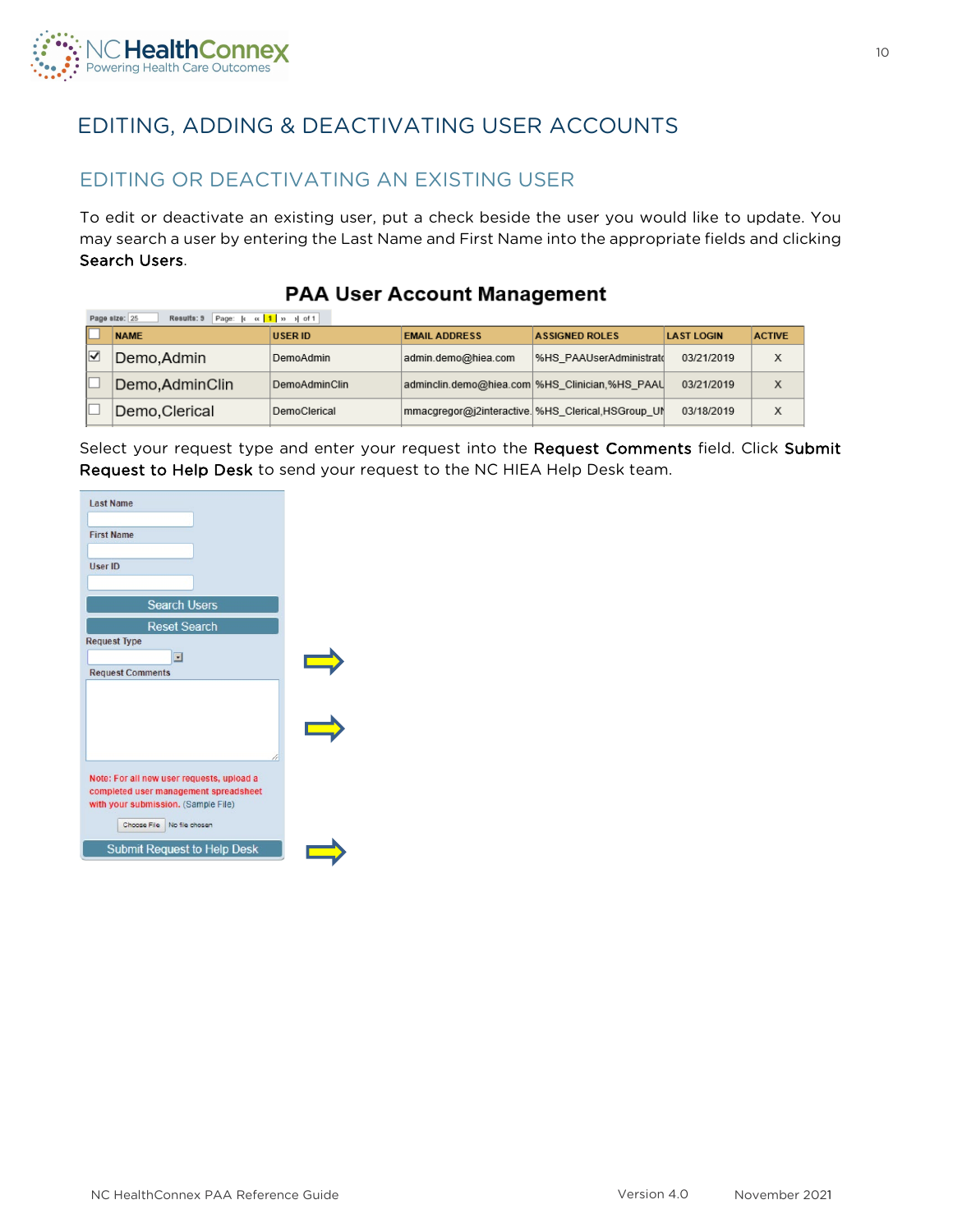

# <span id="page-10-0"></span>CREATING NEW USER PORTAL ACCOUNTS

To create new user accounts for health professionals in your facility, you will need to complete the following fields in the User Management spreadsheet. If you need the spreadsheet template, please download it using the "Sample File" link on the PAA User Account Management home page or reach out to the HIEA Help Desk Team at **HIESupport@sas.com.** 



|                                       |          |              |                                 |             |             | u |                             |                     |             |
|---------------------------------------|----------|--------------|---------------------------------|-------------|-------------|---|-----------------------------|---------------------|-------------|
|                                       | Facility |              |                                 | Last        | First       |   |                             |                     |             |
| Facility                              | Code     | <b>Roles</b> | User ID                         | <b>Name</b> | <b>Name</b> |   | <b>Suffix Email</b>         | Description Enabled |             |
| 2 North Carolina Health Practice NCHP |          |              | %HS Clinician NCHP.John.Doe Doe |             | John        |   | John.Doe@hospital.org Nurse |                     | <b>TRUE</b> |

The spreadsheet will have one row per user.

If you would like to add a user, add a new row and fill in the values for the required fields listed below.

- Facility: This is the name of your facility or practice. It must match the spelling and format of the legal entity name on your Participation Agreement.
- Facility Code: This is the abbreviation for your facility or practice. If you do not know your facility code, please reach out to the NC HealthConnex Help Desk.
- Roles: Review and choose from the Levels of Access on page 5 of this guide.
- User ID: This is the desired user ID for new users, or the existing user ID for current users. This field is very important as it is used to make matches for updating existing users and creating new users. Note that the format must follow:
	- <ABC>.<First>.<Last> ex. ABC.John.Doe.
- Last Name: Last name of user
- First Name: First name of user
- Suffix: Suffix for the user, if applicable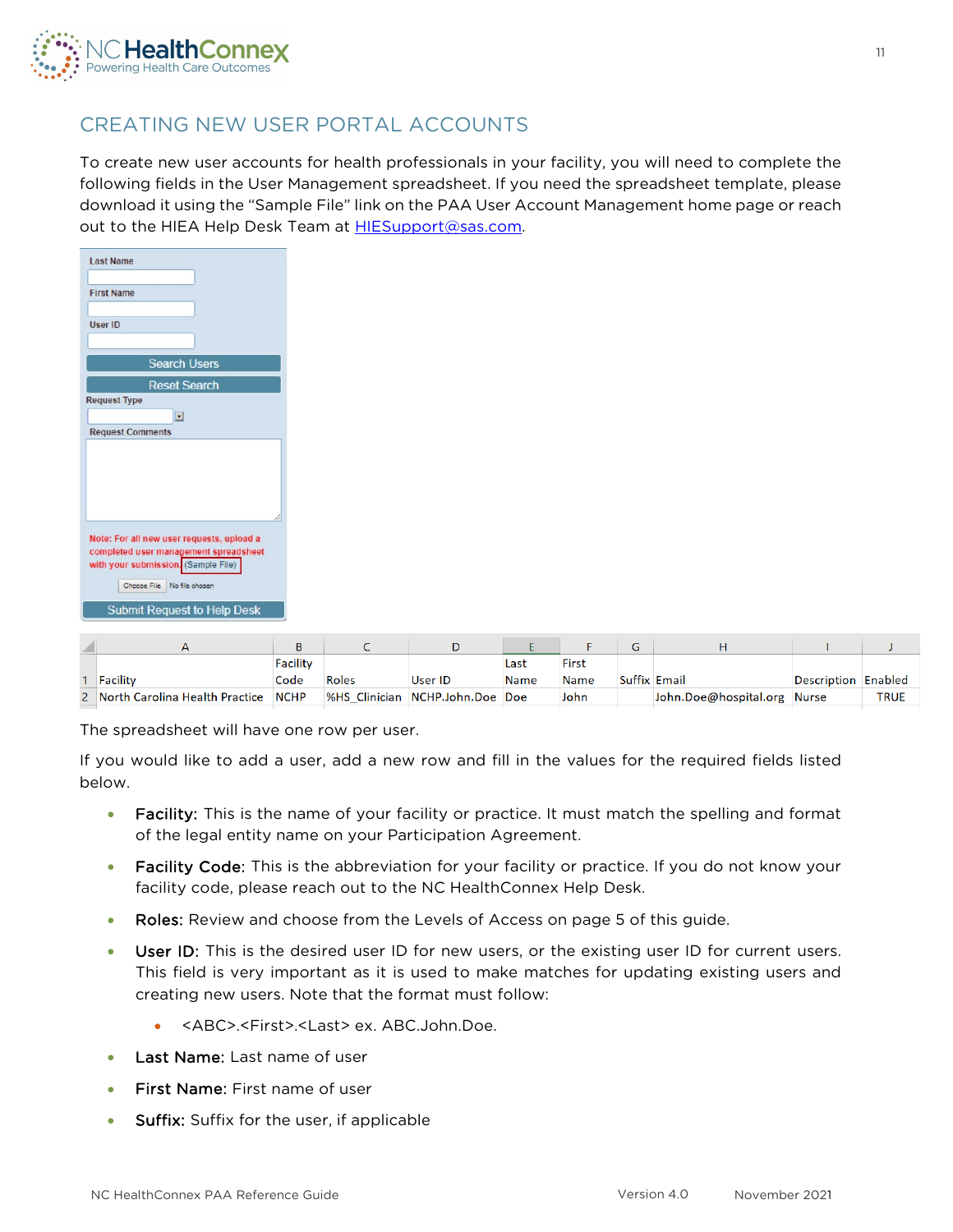

- Email: The primary work email address for the user.
- Description: A text description of the user's role (nurse, front office staff, physician)
- Enabled: Account is enabled, TRUE or FALSE. If you wish to deactivate a user, ensure the user ID is correct and change the active column value to FALSE

\* Rows should not be deleted within the spreadsheet. (Doing so will remove options available in the drop-down menu). Removing data within a field is permissible, but do not delete the entire row.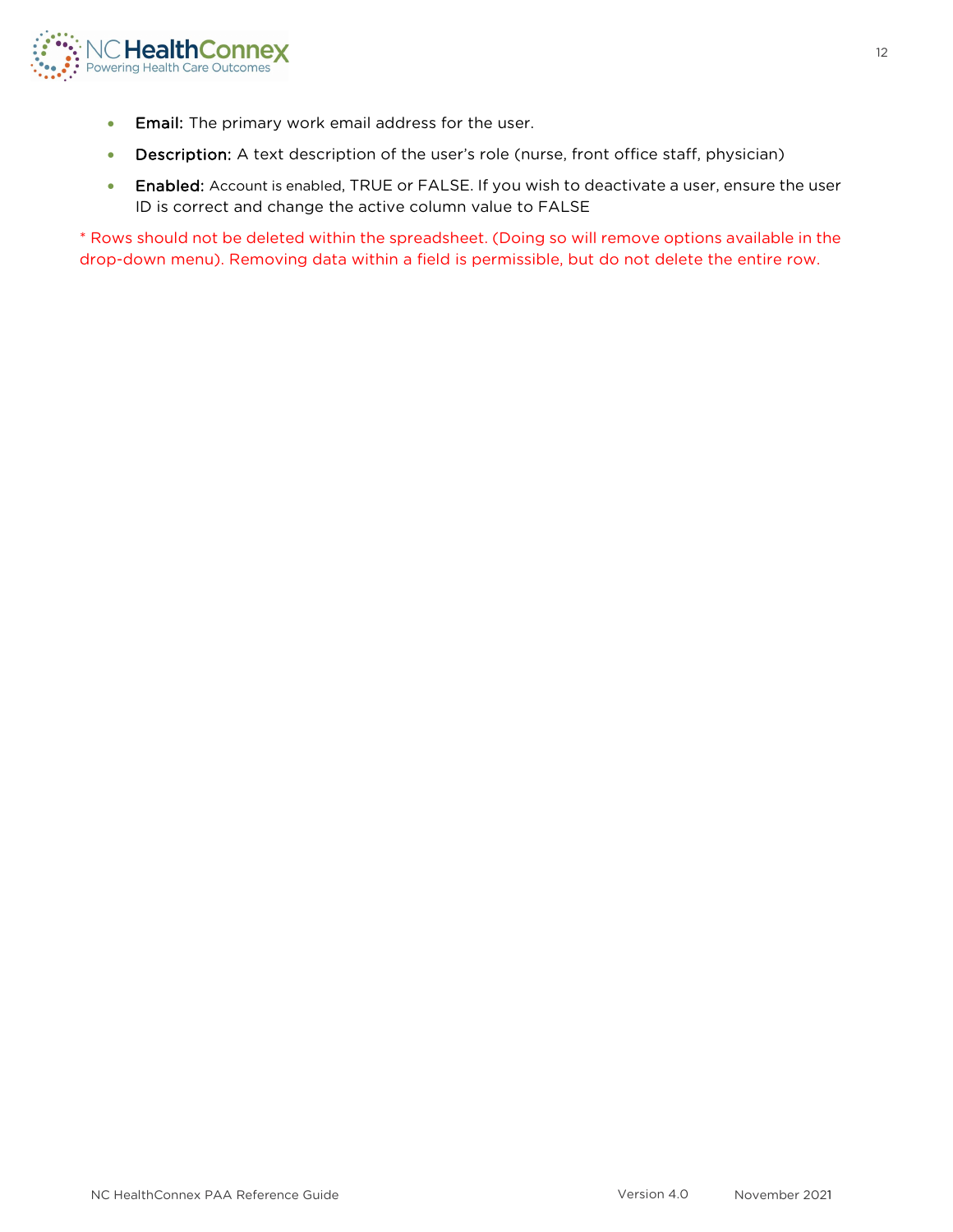

# <span id="page-12-0"></span>ADDING MORE THAN ONE ROLE

# <span id="page-12-1"></span>ADDING THE NC\*NOTIFY "VIEWING NOTIFICATIONS" ROLE

| l Facility                            | <b>Facility Code Roles</b> |                                                      | User ID | Last Name First Name Suffix Email |                             | Description Enabled |             |
|---------------------------------------|----------------------------|------------------------------------------------------|---------|-----------------------------------|-----------------------------|---------------------|-------------|
| ⊿ North Carolina Health Practice NCHP |                            | <b>WHS_Clinician, %HS_NCNotify NCHP.John.Doe Doe</b> |         | John                              | John.Doe@hospital.org Nurse |                     | <b>TRUE</b> |

- In the Roles column (column C), list the roles separated by a comma (,) as shown above.
	- %HS NCNotify role can be combined with any other role(s).
- Continue to follow the steps listed in the section "Creating New Portal Accounts."

### <span id="page-12-2"></span>ADDING THE NC\*NOTIFY "UPLOAD PANEL" ROLE

- In the Roles column (column C), list the roles separated by a comma (,) as shown below.
	- %HS\_NCNotify\_SSPL role can be combined with any other role(s).
	- Continue to follow the steps listed in the section "Creating New Portal Accounts."

| Facility                       | <b>Facility Code Roles</b> |                                                  | Jser ID | Last Name First Name Suffix Email |  | Description | Enabled |
|--------------------------------|----------------------------|--------------------------------------------------|---------|-----------------------------------|--|-------------|---------|
| North Carolina Health Practice | <b>NCHP</b>                | SHS Clerical,%HS NCNotify SSPL NCHP.John.Doe Doe |         | John                              |  |             | TRUE    |

# <span id="page-12-3"></span>ADDING THE CSRS ROLE

### \* If requesting a CSRS role, at a minimum, the Clinician role must also be listed in column C. Please see additional instructions for adding the CSRS role below.

| Facility                       | Facility Code | Roles | User ID                         | Last Name First Name | Suffix | Email            | Description  | Enabled     |
|--------------------------------|---------------|-------|---------------------------------|----------------------|--------|------------------|--------------|-------------|
| Morth Carolina Health Practice | <b>HCHP</b>   |       | SHS Clinician NCHP.John.Doe Doe | John                 |        | )oe@hospital.org | <b>Nurse</b> | <b>TRUE</b> |

Your organization must complete the access request process with DHHS prior to requesting access on the NC HealthConnex user management spreadsheet.

Once your organization has completed the access request process, a member of our Help Desk team will reach out to assist you in updating the user management spreadsheet and provide you with your CSRS licensee number.

Please follow the steps below:

- Columns C, L, and T through AC must be populated. No blank cells are allowed.
- Choose a CSRS role from the table shown on page 11.

### \* Important: Input in column V must be an exact match to one role in the CSRS table.

|                   |                                         |                                                                                                                |                      |                                                                    |            | AB |       |
|-------------------|-----------------------------------------|----------------------------------------------------------------------------------------------------------------|----------------------|--------------------------------------------------------------------|------------|----|-------|
|                   | <b>CSRS DEA</b> CSRS Licensee CSRS Role |                                                                                                                | <b>CSRS Location</b> | CSRS NPI CSRS Address1 CSRS Address2 CSRS City CSRS State CSRS Zip |            |    |       |
| xx1234567 xx12345 |                                         | Physician Assistant with prescriptive authority North Carolina Health Practice (000000000 123 Doctor Way Ste A |                      |                                                                    | Raleigh NC |    | 27610 |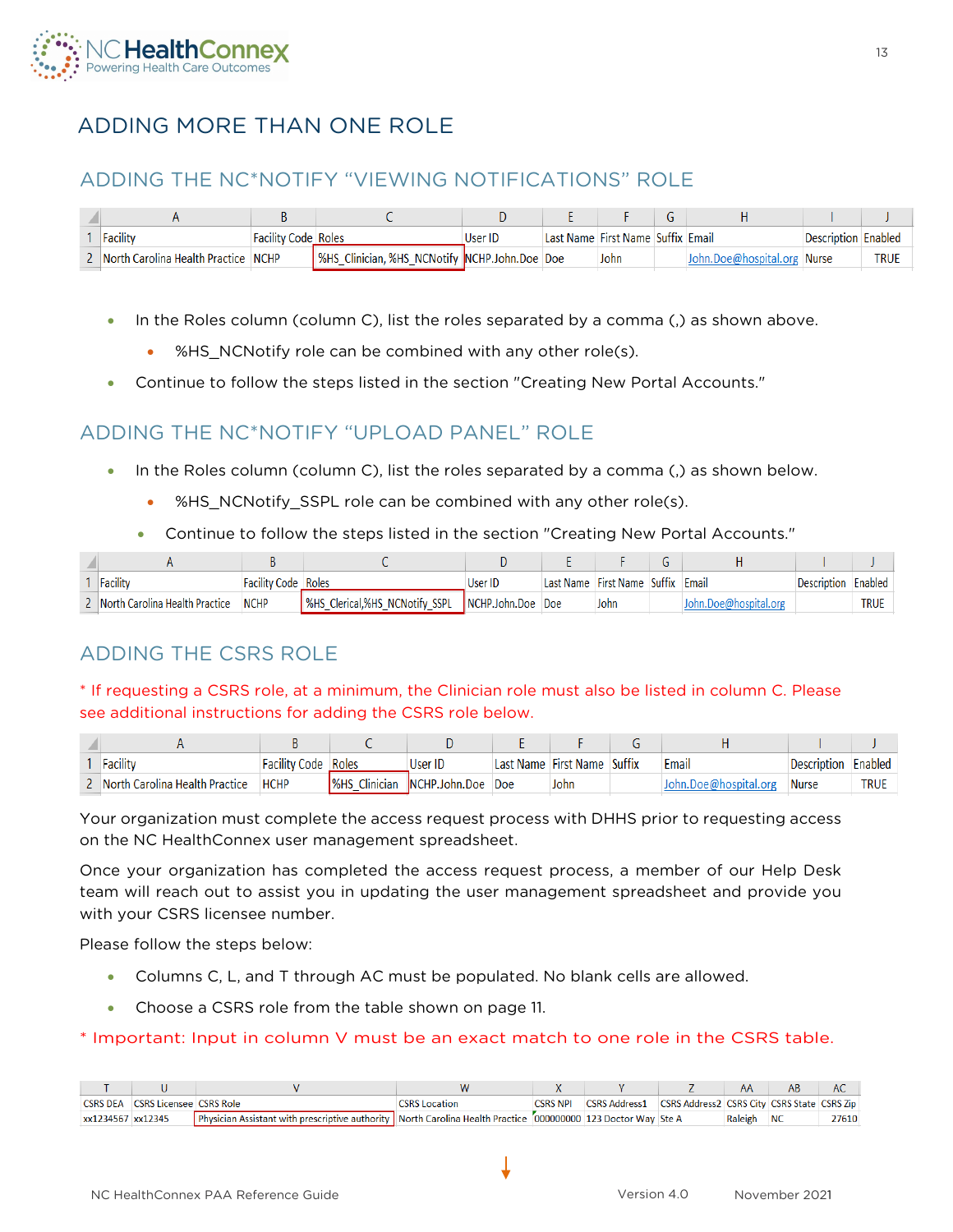

# <span id="page-13-0"></span>CHOOSING A CSRS ROLE

| Role                                                      | Description                                                                                                                                                                 |
|-----------------------------------------------------------|-----------------------------------------------------------------------------------------------------------------------------------------------------------------------------|
| Physician                                                 | This role will be used only for users who have completed the CSRS<br>enrollment process. This role will be used for physicians.                                             |
| Pharmacist                                                | This role will be used only for users who have completed the CSRS<br>enrollment process. This role will be used for pharmacists.                                            |
| <b>Nurse Practitioner</b>                                 | This role will be used only for users who have completed the CSRS<br>enrollment process. This role will be used for nurse practitioners.                                    |
| Psychologist with<br>prescriptive authority               | This role will be used only for users who have completed the CSRS<br>enrollment process. This role will be used for psychologists with<br>prescriptive authority.           |
| Optometrist with<br>prescriptive authority                | This role will be used only for users who have completed the CSRS<br>enrollment process. This role will be used for optometrists with<br>prescriptive authority.            |
| Naturopathic Physician<br>with prescriptive authority     | This role will be used only for users who have completed the CSRS<br>enrollment process. This role will be used for naturopathic physicians<br>with prescriptive authority. |
| <b>Physician Assistant with</b><br>prescriptive authority | This role will be used only for users who have completed the CSRS<br>enrollment process. This role will be used for physician assistants with<br>prescriptive authority.    |
| <b>Medical Resident with</b><br>prescriptive authority    | This role will be used only for users who have completed the CSRS<br>enrollment process. This role will be used for medical residents with<br>prescriptive authority.       |
| <b>Medical Intern with</b><br>prescriptive authority      | This role will be used only for users who have completed the CSRS<br>enrollment process. This role will be used for medical interns with<br>prescriptive authority.         |
| Dentist                                                   | This role will be used only for users who have completed the CSRS<br>enrollment process. This role will be used for dentists.                                               |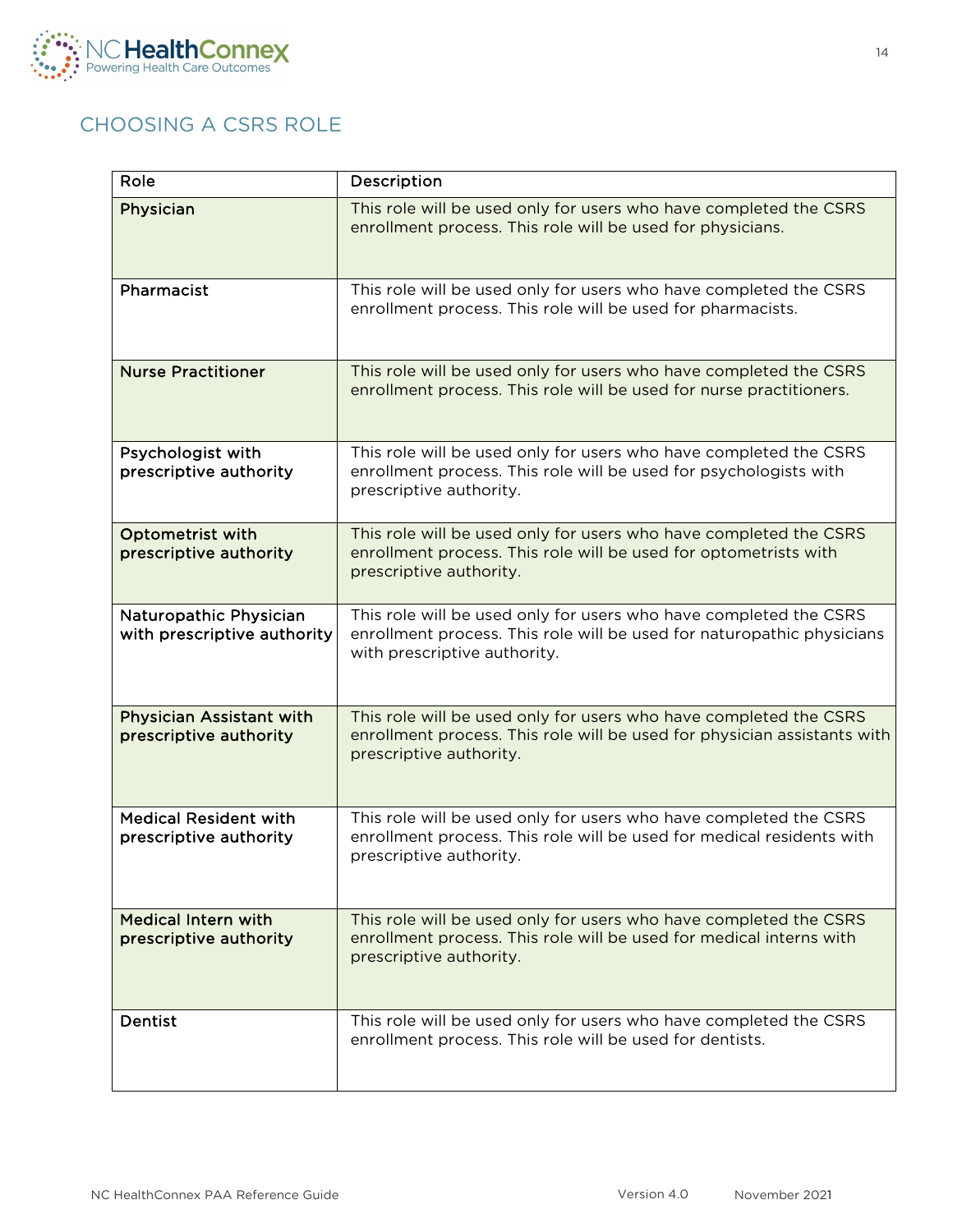

# <span id="page-14-0"></span>REQUESTING NEW DIRECT SECURE MESSAGING ACCOUNTS

To request a new DSM account, you will need to complete all the fields in column A–J, as well as the required fields included below.

| <b>DSM Address</b>             |  |                         | NPI Number Phone Number Mobile Number Address 1 |                                        | <b>Address 2 City</b> |  | <b>State</b> | Zip   |
|--------------------------------|--|-------------------------|-------------------------------------------------|----------------------------------------|-----------------------|--|--------------|-------|
| John.Doe@direct.NCHP.nchie.net |  | 1234567811 919-xxx-xxxx | 919-xxx-xxxx                                    | 101 East Main Street Suite 100 Raleigh |                       |  | <b>NC</b>    | 26513 |

• DSM Address: The DSM address you are requesting for a new user, or the existing DSM address. New addresses must use the following nomenclature:

<First>.<Last>@direct.<FacilityDSMDomain>.nchie.net Example: John.Doe@direct.NCHP.nchie.net.

- NPI Number: Individual NPI is required. If you have an administrative role and/or do not have an NPI, please enter the value 247000000X in the NPI field.
- Phone Number
- Mobile Number: if applicable
- Address 1
- Address 2: if applicable
- City
- State
- Zip

Once you have completed the spreadsheet, email a copy to **HIESupport@sas.com**. In the email, please summarize the changes you have made.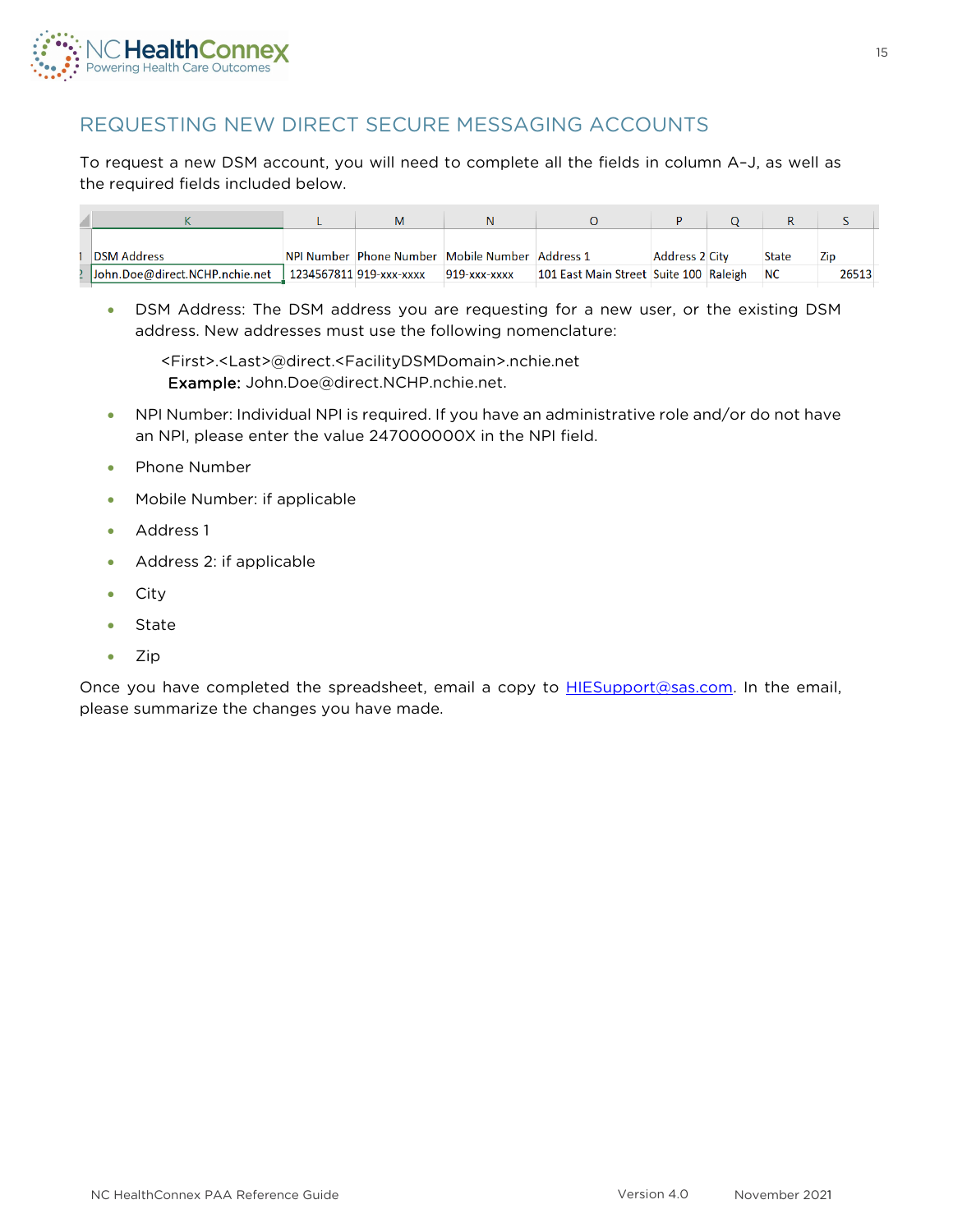

# <span id="page-15-0"></span>USER AUDIT

# <span id="page-15-1"></span>PERFORMING THE QUARTERLY USER AUDIT WITHIN THE CLINICAL PORTAL

As the PAA, you play an important role in helping to manage and monitor usage of the NC HealthConnex clinical portal. PAAs attest to user activity from within their NC HealthConnex portal account. The quarterly User Audit involves reviewing break the seal and patient search activity for the users in their facility. PAAs are expected to request invalid accounts be disabled by the Help Desk and report any unusual break the seal and patient search activity to the NC HIEA.

At the close of each quarter, an updated banner will include a reminder letting you know it is time to attest for the previous quarter's activity:

#### Notice:

Attention PAA (Participant Account Administrator) : You must attest to facility user activity each quarter. Log in with your PAA account and review user activity on your home page. When ready, click the "Attest to Audit" button to complete the audit attestation. Please work with the Help Desk to make any necessary changes to the users assigned to your organization prior to clicking the "Attest to Audit" button.

To begin the audit, log in to your PAA account. Navigate to your PAA homepage if you are not automatically redirected to this page. You will notice several changes on this page.

| Patient Search NC'Notify My Account Logout Help                                                                           |                                                                                                                                                                                                                                                                                                                                                                                                                                                 |                      |                       |                   |               |                                                                                 |                                    |  |  |
|---------------------------------------------------------------------------------------------------------------------------|-------------------------------------------------------------------------------------------------------------------------------------------------------------------------------------------------------------------------------------------------------------------------------------------------------------------------------------------------------------------------------------------------------------------------------------------------|----------------------|-----------------------|-------------------|---------------|---------------------------------------------------------------------------------|------------------------------------|--|--|
| <b>Last Name</b><br><b>First Name</b><br>User ID                                                                          | Your Quarterly Attestation is due now!<br>Key:                                                                                                                                                                                                                                                                                                                                                                                                  |                      |                       |                   |               |                                                                                 | <b>PAA User Account Management</b> |  |  |
| <b>Search Users</b>                                                                                                       | BTS: Break the seal (gained access to patient record without preexisting relationship)<br>EXCEEDS AVG BY 50% : User activity exceeds facility average by more than 50%<br>Results: 0 Page: (c o   1   ii   ii 1<br>Page size: 25                                                                                                                                                                                                                |                      | PS: Patient search    |                   |               | FLAGGED : User exceeds BTS and/or PS facility average by more than 50%          |                                    |  |  |
| <b>Reset Search</b><br><b>Request Type</b>                                                                                | <b>NAME</b><br><b>USER ID</b>                                                                                                                                                                                                                                                                                                                                                                                                                   | <b>EMAIL ADDRESS</b> | <b>ASSIGNED ROLES</b> | <b>LAST LOGIN</b> | <b>ACTIVE</b> | FLAGGED BTS LAST QTR BTS 2 QTR AGO BTS 3 QTR AGO BTS 4 QTR AGO BTS AVG LAST QTR |                                    |  |  |
| $\Box$                                                                                                                    | No Results                                                                                                                                                                                                                                                                                                                                                                                                                                      |                      |                       |                   |               |                                                                                 |                                    |  |  |
| <b>Request Comments</b>                                                                                                   | Users Found for Facility (click on a name to select):                                                                                                                                                                                                                                                                                                                                                                                           |                      |                       |                   |               |                                                                                 |                                    |  |  |
|                                                                                                                           | Please note:<br>As facility PAA you are required to review and attest to activity no less than once a quarter for the previous quarter.<br>Activity for the current quarter will not be shown until the quarter is complete.<br>Please review the NCHIEA User Access Policy and the NC HealthConnex Audit Reference Guide for more information.<br>Days left in this quarter: 111<br>Date of last attestation:<br>Quarter attesting to: Q3-2021 |                      |                       |                   |               |                                                                                 |                                    |  |  |
| Note: For all new user requests, upload a<br>completed user management spreadsheet<br>with your submission. (Sample File) | <b>Attest to Audit</b>                                                                                                                                                                                                                                                                                                                                                                                                                          |                      |                       |                   |               |                                                                                 |                                    |  |  |
| No file selected.<br>Browse.                                                                                              |                                                                                                                                                                                                                                                                                                                                                                                                                                                 |                      |                       |                   |               |                                                                                 |                                    |  |  |
| Submit Request to Help Desk                                                                                               |                                                                                                                                                                                                                                                                                                                                                                                                                                                 |                      |                       |                   |               |                                                                                 |                                    |  |  |

### **OVERVIEW**

The PAA home page is used by PAAs to review the users who are part of their facility, the status of those users, and to request assistance from the Help Desk with user related issues.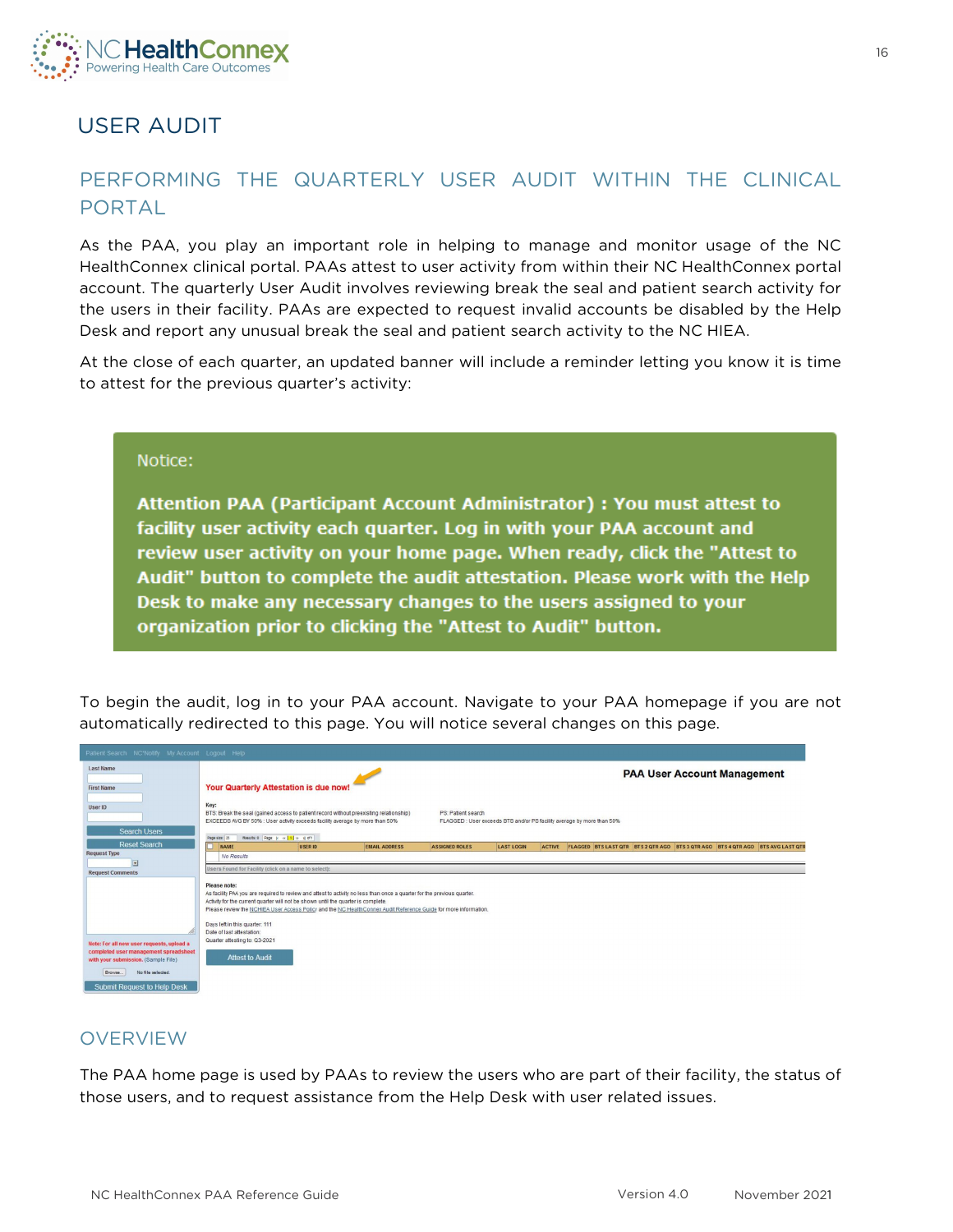

### **KEY**

Kev:

BTS: Break the seal (gained access to patient record without preexisting relationship) EXCEEDS AVG BY 50% : User activity exceeds facility average by more than 50%

PS: Patient search FLAGGED : User exceeds BTS and/or PS facility average by more than 50%

The key describes some abbreviations that appear in the table. Here are a few that may be helpful:

- BTS When you attempt to open a record for a patient with whom you do not already have a recorded relationship, you will be prompted to break the seal. This activity is logged. Although there are valid reasons a user may need to view the record, for security purposes, this activity is logged and audited. Example: A user breaks the seal to see records on a new patient.
- PS When a user searches for a patient, an event is logged and audited.
- EXCEEDS AVG BY 50% Each user is compared to the facility average for a specific activity. If that user's activity exceeds the facility average by more than 50%, the user is flagged for your attention and possible investigation. The average is for the last full quarter only.
- FLAGGED- If a user exceeds the average for break the seal or patient search actions for the facility by more than 50%, this is set. The average is for the last full quarter only.

### USER TABLE

|                     | <b>Health 7. Page 11. A 231 A. 4 MT</b><br><b>There were 10</b> |                            |                           |                                                                       |            |        |                |                     |                      |               |                |                           |                                    |            |                     |                    |             |               |                                |
|---------------------|-----------------------------------------------------------------|----------------------------|---------------------------|-----------------------------------------------------------------------|------------|--------|----------------|---------------------|----------------------|---------------|----------------|---------------------------|------------------------------------|------------|---------------------|--------------------|-------------|---------------|--------------------------------|
|                     | NAME                                                            | USER ID                    | <b>EMAIL ADDRESS</b>      | A 8 BIGNED ROLES                                                      | LASTLOGIN  | ACTIVE | <b>FLAGGED</b> | <b>BTS LAST OFR</b> | <b>BT8 2 GTR AGO</b> | BT8 3 GTR AGO | BT8 4 GTR AGO  | <b>BT8 AVG LA ST CITE</b> | BT8 LA ST GTR EXCEED \$ AVG BY 60% | PELASTOTR  | <b>PS 2 GTR 460</b> | <b>P83 GTR AGO</b> | P84 0TR AGO | PEAKOLA STOTE | PS LAST QTR EXCEEDS AVG BY 60% |
| <b>Long Company</b> | <b>Brown, Bob</b>                                               | UNCRHC Bob Brown           | Jenell Stevartghc.gov     | <b>1945 RAUserAdministrator</b><br><b>HSGroup_MARH</b>                | 06/24/2020 |        | No.            | N/A                 | N/A                  | <b>NA</b>     | NW <sub></sub> |                           |                                    | <b>N/A</b> | <b>N/A</b>          | <b>NW</b>          | <b>N/A</b>  |               |                                |
| <b>Contract</b>     | Lump, Mary                                                      | UNCRHC.MaryLump            | amold.cotagasas.com       | feris_clerical<br><b>HSGroup MMH</b>                                  | 06/24/2020 | x      | No.            | N/A                 | <b>N/A</b>           | <b>NIA</b>    | NW.            |                           |                                    | <b>N/A</b> | <b>N/A</b>          | <b>N/A</b>         | <b>NA</b>   |               |                                |
| —                   | Mustang, Betty                                                  | UNCRHC.BetyMustang         | amold cotagesas com       | <b>SHS_CINCIAN</b><br>SEIS PAAUserAdministrator<br><b>HSGroup MMH</b> | 06/25/2020 |        | No.            | <b>N/A</b>          | N/A                  | <b>NIA</b>    | <b>N/A</b>     |                           |                                    | <b>NA</b>  | <b>N/A</b>          | <b>N/A</b>         | <b>NA</b>   |               |                                |
| ⊢                   | RiskAlfredo                                                     | UNCRHC Affredo Risk        | amold cotagesas com       | SES_CInician<br><b>HSGroup_MMH</b>                                    | 06/25/2020 |        | No.            | <b>NA</b>           | N/A                  | <b>NIA</b>    | N/A            |                           |                                    | <b>NA</b>  | <b>N/A</b>          | <b>N/A</b>         | <b>N/A</b>  |               |                                |
| –<br>−              | Smith, Patty                                                    | UNCRHC PattySmith          | amold.cota@sas.com        | SEIS_CInician<br><b>HSGroup_MMH</b>                                   | 06/25/2020 |        | No             | <b>NA</b>           | <b>N/A</b>           | <b>NIA</b>    | <b>NIA</b>     |                           |                                    | <b>N/A</b> | <b>N/A</b>          | <b>N/A</b>         | <b>NA</b>   |               |                                |
| ⊢<br>◡              | Wonder, Alice                                                   | <b>UNCRHC Allce Wonder</b> | TorQualilla autman@nc.gov | SHS_RAALterAdministrator<br><b>HSGroup_MA/H</b>                       | 06/24/2020 |        | No.            | <b>NA</b>           | N/A                  | <b>NA</b>     | <b>NA</b>      |                           |                                    | <b>NA</b>  | <b>N/A</b>          | <b>N/A</b>         | <b>NA</b>   |               |                                |
| –<br>◡              | Woods, James                                                    | <b>UNCRHC.James Woods</b>  | amold cotaghase com       | <b>SHS Cinician</b><br><b>HSGroup_MMH</b>                             | 06/25/2020 |        | No.            | <b>NA</b>           | N/A                  | <b>NA</b>     | <b>N/A</b>     |                           |                                    | <b>NA</b>  | <b>N/A</b>          | <b>N/A</b>         | <b>N/A</b>  |               |                                |

This is a list of current users in your facility. Each row includes the user's name, user ID, inactive or active, last logon, role etc. along with BTS and PS metrics for each user.

- FLAGGED Users with "Yes" in this column have exceeded the facility average for break the seal or patient search activity by more than 50% for the previous quarter. Pay special attention to these events and report unusual activity to the NC HIEA.
- BTS LAST QTR The number of break the seal actions for this user in the last full quarter.
- BTS 2 QTR AGO The number of break the seal actions for the quarter before the last full quarter. This is for historic reference.
- BTS AVG LAST QTR This is the facility average for break the seal actions in the last full quarter. Note, this average is calculated by looking at the users active in the last full quarter, adding up their break the seal actions, and dividing by the number of users active in the last full quarter. Users may have been added since this average was calculated but the cutoff is the end of the last full quarter.
- BTS LAST QTR EXCEEDS AVG BY 50% This column shows if this user's activity exceeds the facility average last quarter by more than 50%. Although you will want to review activity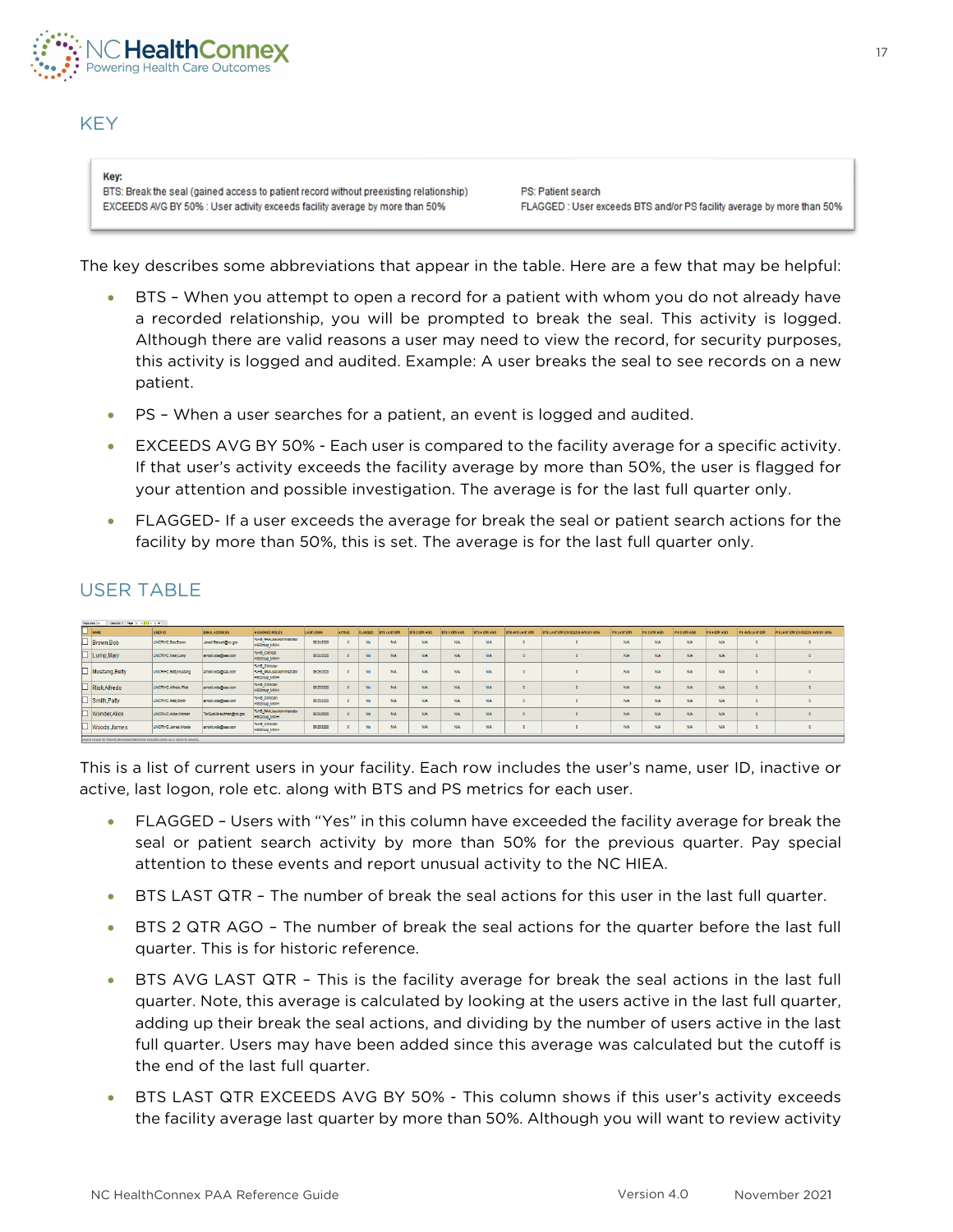

for all users, you may want to pay special attention to any flagged in this column.

\* These same metrics are repeated for patient search activities.

### **NOTES**

Listed here are some helpful reminders and links. Also shown are:

- Days left in this quarter How many days are left in this quarter which means it is time to do another audit.
- Date of last attestation The date of your last completed attestation.
- Quarter attesting to –The quarter for which the data in the table above pertains.

# ATTEST TO AUDIT BUTTON

This button is used to complete the audit. Once you have reviewed the user list and activity of the users and agree that it complies with the user access policy, click this button. A dialog will be displayed for you to acknowledge.

Please note: Inactive users must be removed via the Help Desk before you complete this step.

| ATTEST TO AUDIT ACTIVITY<br>×                                                                                                                                                                                                                                                                             |
|-----------------------------------------------------------------------------------------------------------------------------------------------------------------------------------------------------------------------------------------------------------------------------------------------------------|
| By electronically signing this form, I acknowledge that:                                                                                                                                                                                                                                                  |
| a) The information provided in the portal around user activity is accurate to the best of<br>my knowledge; and                                                                                                                                                                                            |
| b) I or my designee have requested that the SAS Help Desk team make the necessary<br>changes to ensure that only currently active users employed by my HCO are included<br>in the list and therefore have authorized access and use of the NC HealthConnex<br>clinical portal; and                        |
| c) I have reviewed the user activity information and confirmed it is acceptable under<br>the participation agreement and applicable laws, and in the case of suspicious or<br>aberrant activity, that all user anomolies have been, or will be investigated and<br>appropriate action taken as necessary. |
| Type Name Here: Click Here To Enter Your Name                                                                                                                                                                                                                                                             |
| Current Date and Time: 2020-06-25 13:05:15                                                                                                                                                                                                                                                                |
| I Attest To This Audit<br>Cancel                                                                                                                                                                                                                                                                          |

Type your name in the field provided and click "I Attest to This Audit" when you are ready to attest. Click Cancel to go back to the user screen without attesting.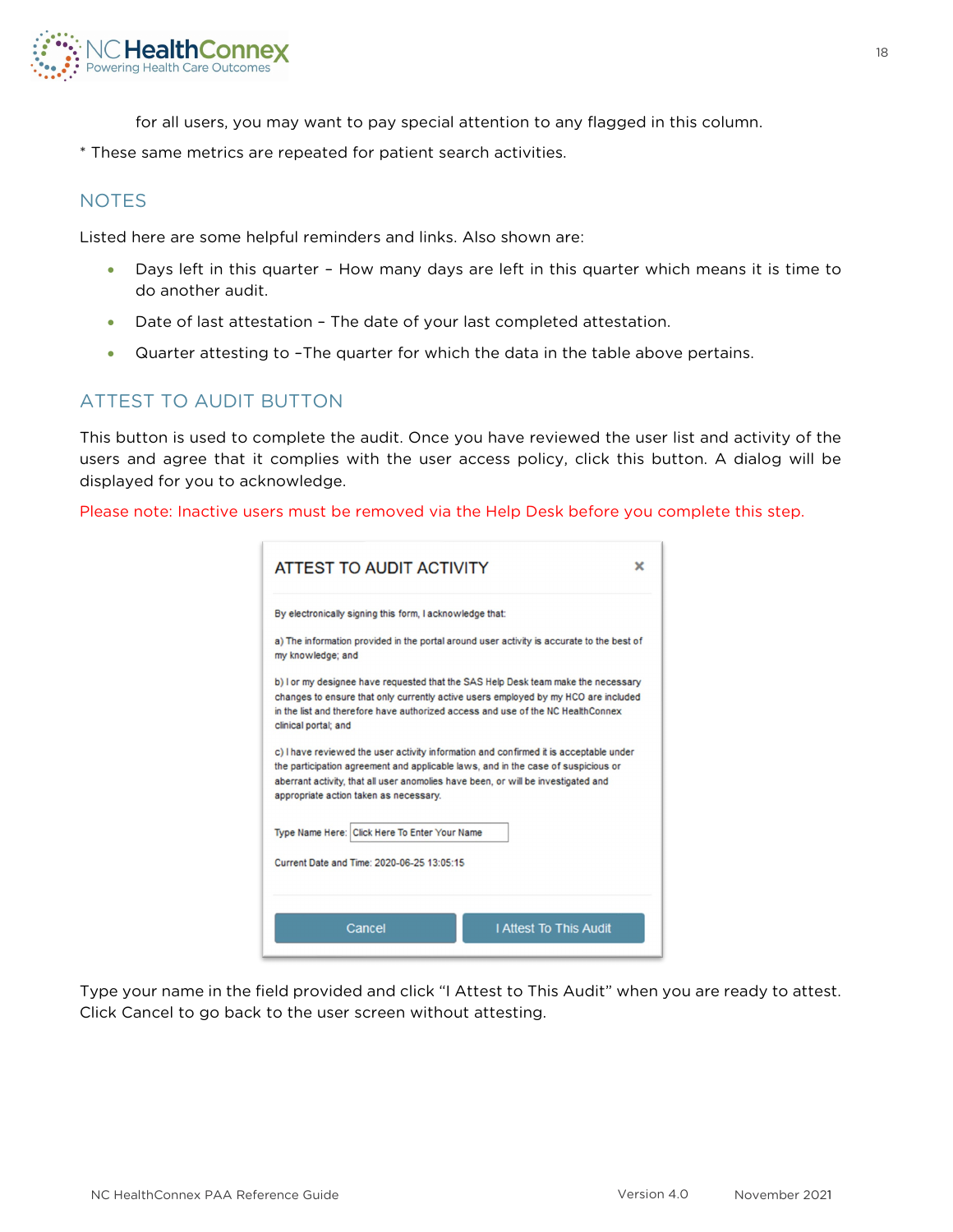

After attesting you will see a notification informing you that a copy of this action has been recorded and emailed to the email address associated with your portal account.

| ATTESTATION CONFIRMED                                                                                                                                                                               | × |
|-----------------------------------------------------------------------------------------------------------------------------------------------------------------------------------------------------|---|
| Thank you for attesting to the portal activity for your facility.<br>This event will be logged, and an email will be sent to your email on file from Health                                         |   |
| Information Exchange Communications (DO NOT REPLY) (no-replies-hie@sas.com)<br>with the subject "NC HealthConnex PAA portal user activity attestation". Please keep<br>this email for your records. |   |
| OK                                                                                                                                                                                                  |   |

### EMAIL

A record of the attestation event and a copy of the data within the table at the time of attestation will be sent to your email on file. Please keep this for your records. Your attestation will also be logged in a report maintained by the NC HIEA.

| NC HealthConnex PAA portal user activity attestation record for UNCRHC.Betty.Mustang<br>Health Information Exchange Communications (DO NOT REPLY)<br>HI<br><b>Arnold Cota</b><br>To<br>(i) If there are problems with how this message is displayed, click here to view it in a web browser.<br>Jear Betty Mustang, |                  |                       |                                                   |                   |               |             |  |  |  |  |  |
|---------------------------------------------------------------------------------------------------------------------------------------------------------------------------------------------------------------------------------------------------------------------------------------------------------------------|------------------|-----------------------|---------------------------------------------------|-------------------|---------------|-------------|--|--|--|--|--|
| his email serves as a record of your attestation action taken via the NC HealthConnex clinical portal. Please keep this email for your records.                                                                                                                                                                     |                  |                       |                                                   |                   |               |             |  |  |  |  |  |
| Jser attesting: Betty Mustang<br>Jser ID: UNCRHC.Betty.Mustang<br>acility: Morehead Memorial Hospital<br>)ate of attestation: 06/25/2020 13:09:31<br>Quarter attesting to: Q1-2020                                                                                                                                  |                  |                       |                                                   |                   |               |             |  |  |  |  |  |
| Name                                                                                                                                                                                                                                                                                                                | <b>User ID</b>   | <b>Email Address</b>  | <b>Assigned Roles</b>                             | <b>Last Login</b> | <b>Active</b> | Flagged BTS |  |  |  |  |  |
| Brown, Bob                                                                                                                                                                                                                                                                                                          | UNCRHC.Bob.Brown | Jenell.Stewart@nc.gov | %<br>HS PAAUserAdministrato<br><b>HSGroup MMH</b> | 06/24/2020        | X             | <b>No</b>   |  |  |  |  |  |
| . .                                                                                                                                                                                                                                                                                                                 |                  |                       | %HS Clerical                                      |                   |               |             |  |  |  |  |  |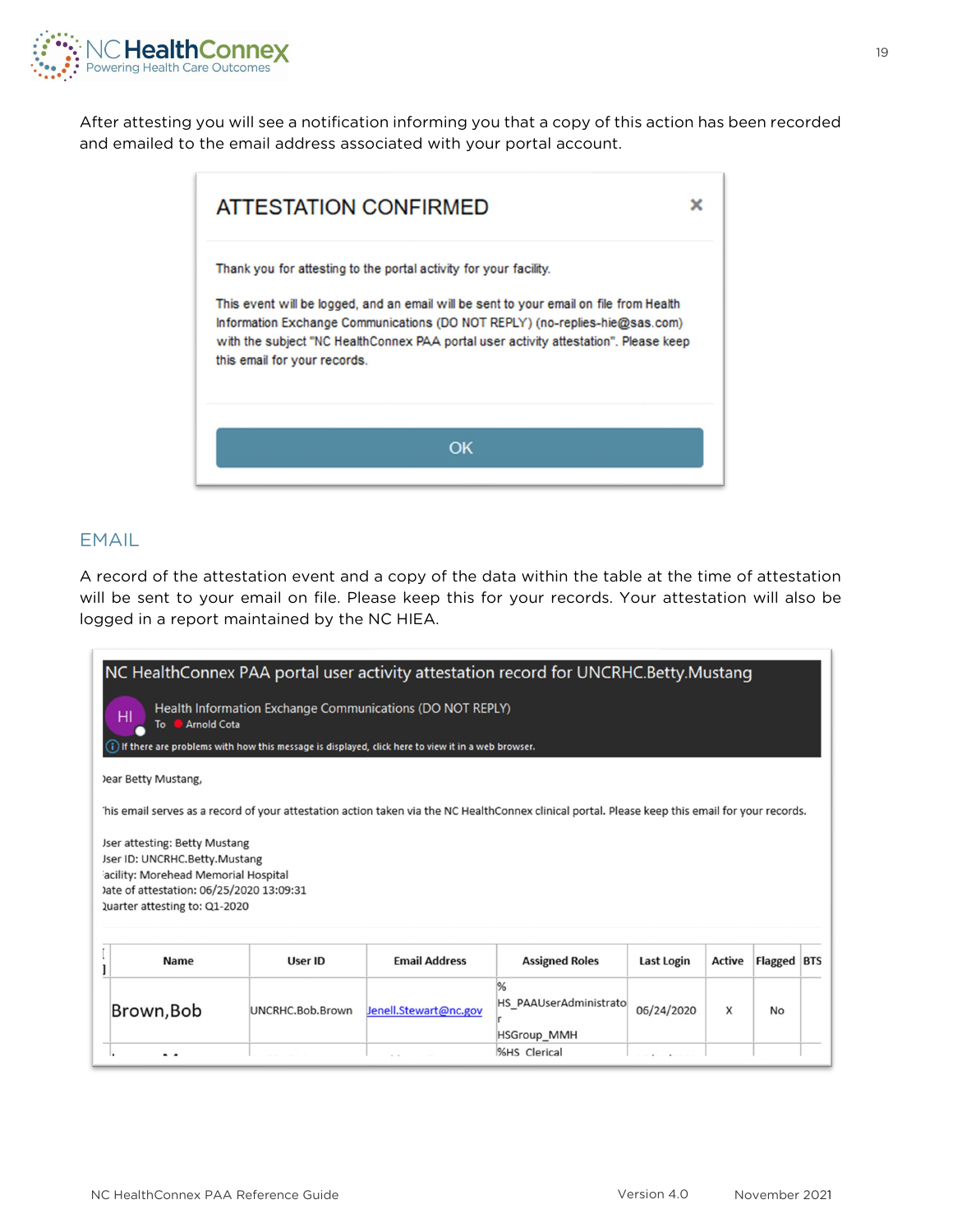

# <span id="page-19-0"></span>FAQs

### How can I get a copy of the User Management Spreadsheet?

There is a link named "Sample File" on the PAA User Account Management home page that will open a blank copy of the User Management Spreadsheet.

You may also obtain a copy by emailing **[HIESupport@sas.com.](mailto:HIESupport@sas.com)** 

#### Can I delete a user?

For security purposes, users cannot be deleted. You can only request to disable or enable users. To disable an account, ensure the user ID is accurate, and enter the value FALSE into the ENABLED field of the spreadsheet.

### I do not know my facility code. Can the Help Desk provide this to us?

Yes, please contact the Help Desk at [HIESupport@sas.com](mailto:HIESupport@sas.com) or (919) 531-2700.

#### If I want to update an existing user, do I need to complete the spreadsheet?

No. You may send your request to update a user to the Help Desk team via the NC HealthConnex Clinical Portal. Please refer to the instructions on page 8 of this guide.

### Is it possible to have a DSM account without a NC HealthConnex portal account?

No. All DSM messaging is done through a user's portal account by clicking on the Messaging tab within the menu bar.

#### Will I automatically have DSM access with my new portal account?

No. A PAA must request a DSM account for each user. Once the DSM account has been created, the Messaging function within the portal will be activated. For more information, see the Direct [Secure Messaging Fact Sheet.](https://hiea.nc.gov/documents/direct-secure-messaging-fact-sheet)

#### Can users reset their own password?

Yes. Please refer to page 11-12 in the [NC HealthConnex Clinical Portal User Guide](https://hiea.nc.gov/documents/nc-hiea-primary-provider-user-guide) for instructions on password reset and account security information.

### How can I get additional training?

Visit the [Training & Tools](https://hiea.nc.gov/providers/training-tools) page of the NC HealthConnex website at [https://nchealthconnex.gov](https://nchealthconnex.gov/) for additional tools and to register for upcoming Teletown Halls.

### Where can I find the NC HealthConnex Clinical Portal User Guide?

The User Guide can be found on the **Training & Tools** page of NC HealthConnex website.

### Can a provider reach out to the Help Desk directly?

All user account and DSM management functions must be coordinated by the person in the health care organization that has been assigned the roll of Participant Account Administrator (PAA). The HIEA Help Desk team will work with the health care organization's PAA to create, edit or deactivate accounts. Contact the HIEA Help Desk at [HIESupport@sas.com](mailto:HIESupport@sas.com) or (919) 531-2700.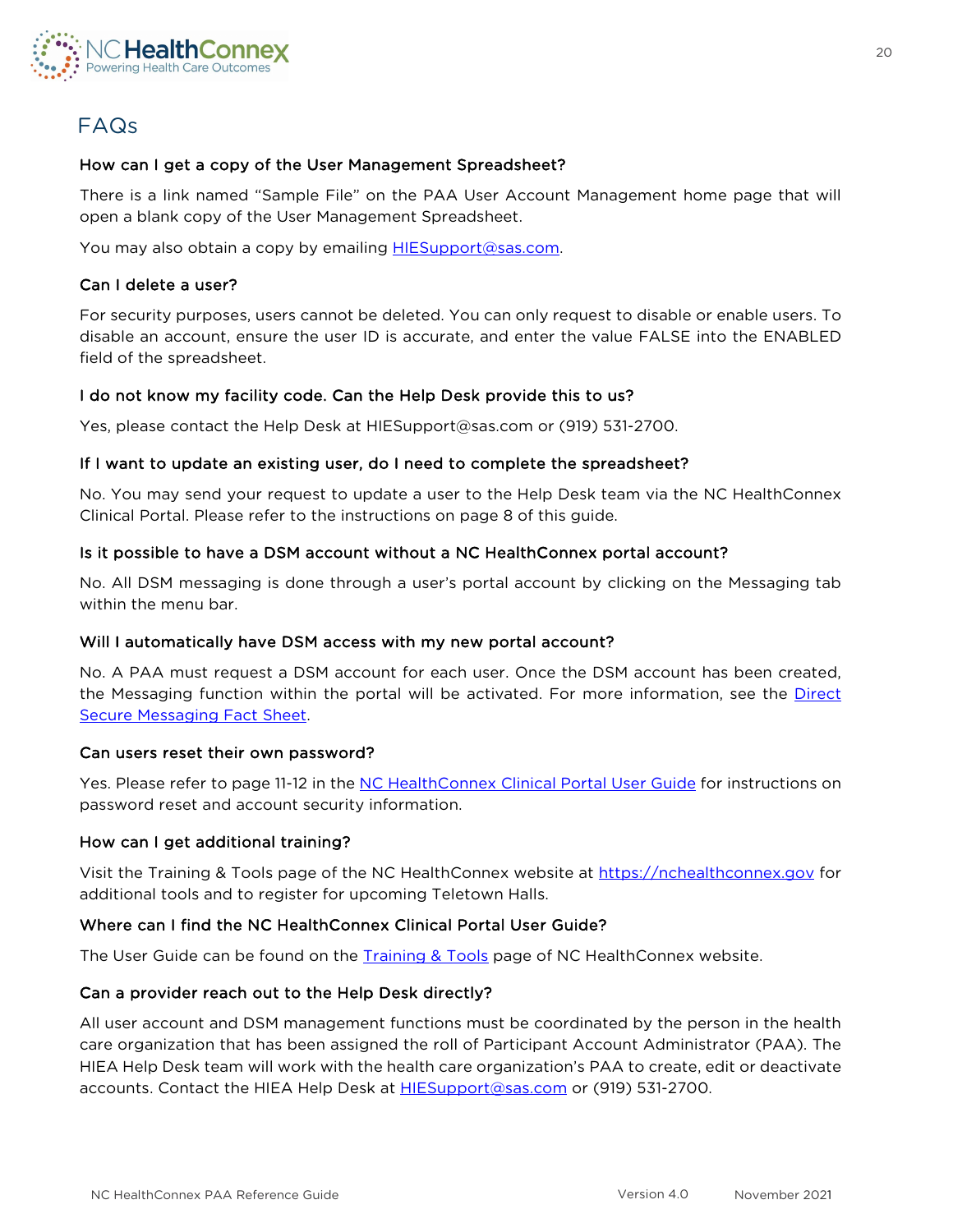

# <span id="page-20-0"></span>WHO TO CONTACT:

NC HealthConnex: [https://nchealthconnex.gov](https://nchealthconnex.gov/)

NC HIEA Business Office: [HIEA@nc.gov](mailto:HIEA@nc.gov) or (919) 754-6912

NC HealthConnex Help Desk: [HIESupport@sas.com](mailto:HIESupport@sas.com) or (919) 531-2700

Specific Questions?

- NC HealthConnex Portal & DSM Accounts: Contact the NC HIEA Help Desk at (919) 531-2700 or [HIESupport@sas.com.](mailto:HIESupport@sas.com)
- Quarterly User Audit: Contact the NC HIEA Help Desk at (919) 531-2700 or [HIESupport@sas.com.](mailto:HIESupport@sas.com)
- NC\*Notify or other NC HealthConnex Value-Add Services: Contact the NC HIEA Business Office at (919) 754-6912 or **HIEA@nc.gov.**
- Additional NC HealthConnex Portal training: Contact the NC HIEA Business Office at (919) 754-6912 or **HIEA@nc.gov.**

# <span id="page-20-1"></span>SAS NC HEALTHCONNEX HELP DESK COMMUNICATION PROCESSES:

All participants in NC HIEA should designate one or two PAAs for their organization who have authority to utilize the SAS HIE Technical Support Team and Help Desk. PAAs should communicate their name and contact information and future changes in administration to the SAS HIE Technical Support Team at **HIESupport@sas.com** so that contact information is kept up to date.

All end users from an organization should communicate any questions about usage of the Clinical Portal to their organization's PAA. The PAA should first try to answer the questions for their end users. If the PAA is unable to answer the question or has discovered an issue with the application, they should then direct questions themselves to the SAS HIE Technical Support Team on behalf of their end users, using one of the contact options below.

NC HIEA Help Desk: [HIESupport@sas.com](mailto:HIESupport@sas.com) or (919) 531-2700

### <span id="page-20-2"></span>TECHNICAL SUPPORT ESCALATION PROCESS

### Contact the SAS NC HealthConnex Help Desk

Call (919) 531-2700 and ask for assistance with NC HealthConnex. Or send an email to [HIESupport@sas.com.](mailto:HIESupport@sas.com) 

### SAS NC HealthConnex Help Desk Hours of Operation

Monday through Friday 8 a.m. to 8 p.m.

### Escalations

If at any point you need to escalate an issue, contact Arn Cota, the technical team lead for the SAS NC HealthConnex Technical Support team, at 919-531-3372 or [Arnold.Cota@SAS.com.](mailto:Arnold.Cota@SAS.com)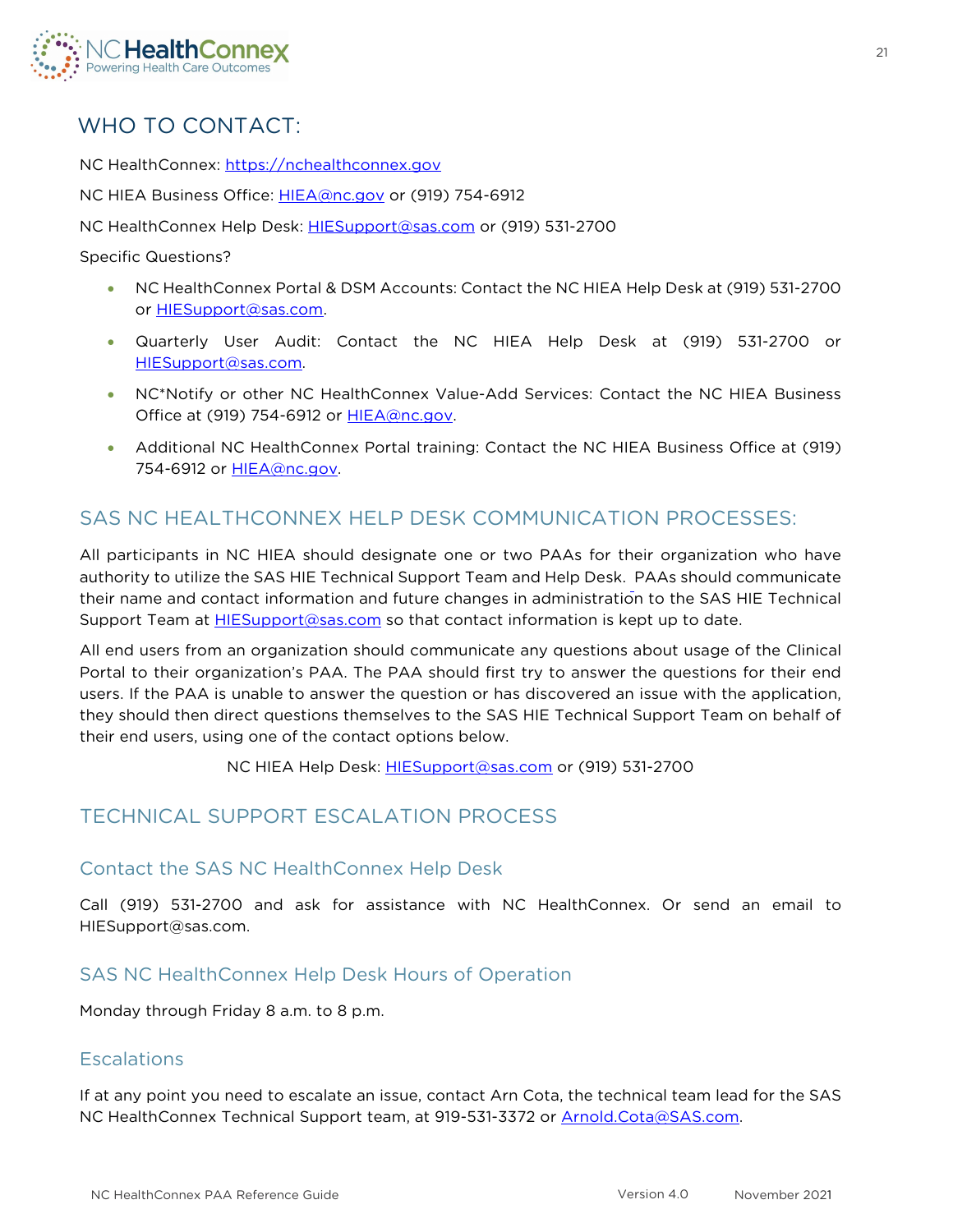

### Emergency Issues After Hours

If your organization experiences a total HIE system failure, this is considered a critical priority 1 issue. Please have the system administrator and IT point of contact validate the outage is across all users.

For these emergency issues, please call the phone support lines for assistance, 919-531-2700. The SAS operator will forward you to a live SAS Technical Support representative, who will gather information and triage your issue appropriately.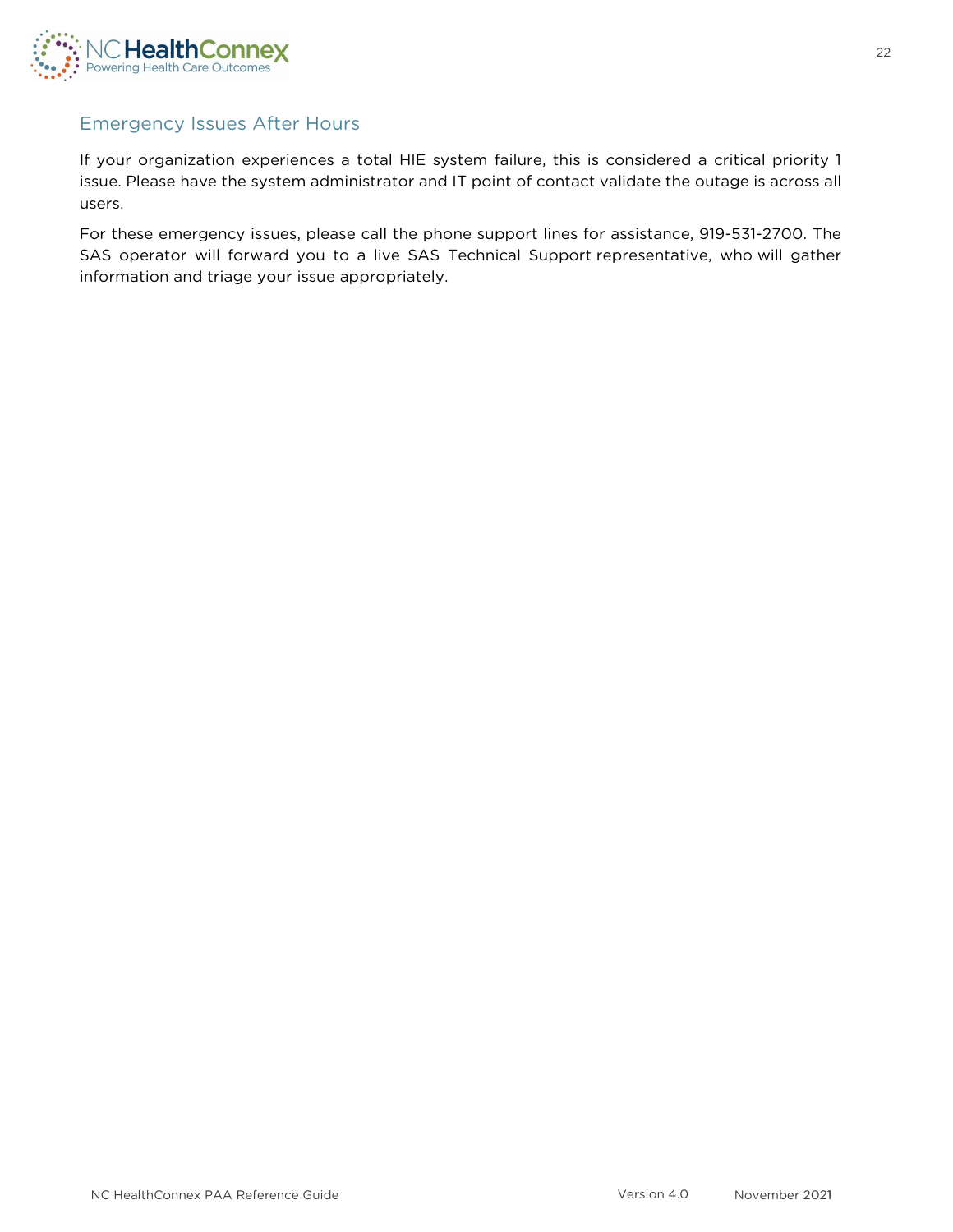

# <span id="page-22-0"></span>PAA USER GUIDE CONTENT DISCLAIMER

The screenshots and presentations herein are intended as examples only and may differ from the actual screenshots and presentations generated by the released product in commercial production.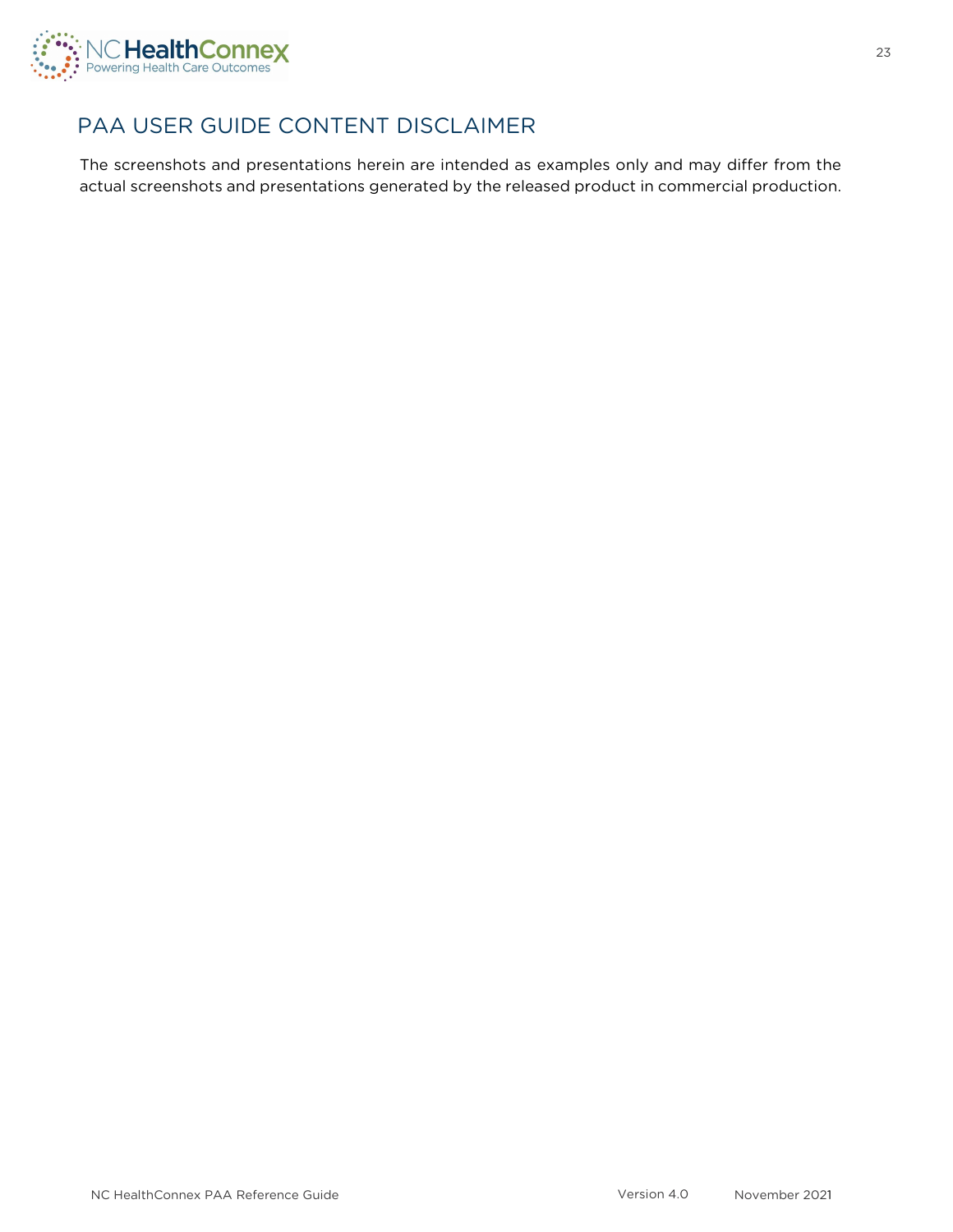

# <span id="page-23-0"></span>PARTNERS

## SAS Institute

### NC HIEA's technical partner for delivering NC HealthConnex

Through innovative analytics, business intelligence and data management software and services, SAS helps customers at more than 80,000 sites make better decisions faster. Its world headquarters are based in Cary, North Carolina. SAS also operates the NC HIEA Technical Support Help Desk. For more information, visit **SAS.com.** 

### InterSystems HealthShare

### Powers the NC HealthConnex health information exchange platform

InterSystems is the engine behind many important applications in health care, finance, government, and other sectors where lives and livelihoods are at stake. Founded in 1978, InterSystems is a privately held company headquartered in Cambridge, Massachusetts (USA), with offices worldwide, and its software products are used daily by millions of people in more than 80 countries. For more information, visit [InterSystems.com.](http://www.intersystems.com/) J2 Interactive is the integration partner working with InterSystems for NC HealthConnex.

### Secure Exchange Solutions

### Powers NC HealthConnex Direct Secure Messaging

Secure Exchange Solutions (SES) sets the standard for seamless, scalable, secure connectivity across organizational boundaries. As an industry-leading health information technology provider, SES protects, streamlines and delivers sensitive and critical health care information while ensuring compliance and improving efficiency and quality. Hospitals, health systems, physicians, health plans and channel partners rely on SES for integrated secure communications that expand their reach and empower them to improve patient care. SES is a committed member of DirectTrust, helping healthcare stakeholders leverage standards-based communications to communicate across organizational boundaries. For more information, visit [SecureExSolutions.com.](https://secureexsolutions.com/)

### **DirectTrust**

### Connects NC HealthConnex to the DirectTrust nationwide network via SES

DirectTrust is a collaborative non-profit association of 121 health IT and health care provider organizations to support secure, interoperable health information exchange via the Direct message protocols. DirectTrust has created a "trust framework" that makes it easy for health care professionals, health IT vendors and their patients/customers to communicate securely, with identity proofing, regardless of end-user application. Over 300 EHR and personal health record (PHR) vendors' products, and over 50 HIEs, participate in the DirectTrust network, ensuring interoperability and security via Direct for exchange of health information to more than half the professionals in the U.S. health care system. For more information, visit [DirectTrust.org.](https://www.directtrust.org/)

### North Carolina Department of Health and Human Services

### Works closely with NC HIEA to support Medicaid and public health efficiencies

The North Carolina Department of Health and Human Services (NCDHHS) manages the delivery of